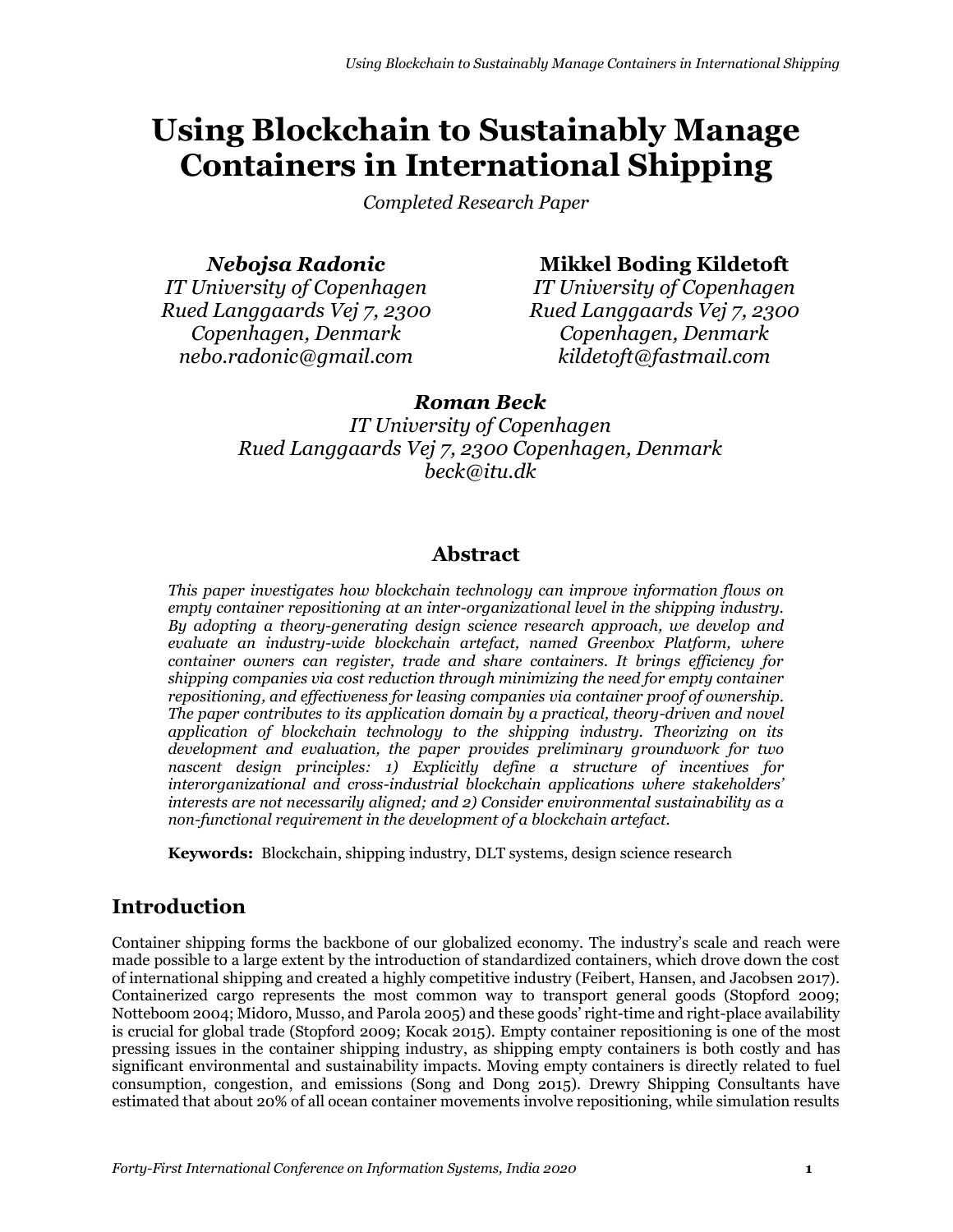have shown that repositioning of empties may account for up to as much as 27% of the total container fleet running cost, or as many as 26 million empty container moves annually (Mongelluzzo 2004; Song et al. 2005). However, if shipping and leasing companies were to pool management of and access to containers, costly repositioning could be minimized; companies could use whatever container was closest rather than moving empties around. Such a pooling of containers requires a reliable and trustworthy platform that seamlessly optimizes available container capacity.

Traditionally, there has been no single system for container coordination among global trade partners. Electronic data interchange has been utilized to manage information flows, but these systems did not account for many critical issues, making industry-wide digital coordination unfeasible (Jensen, Bjørn-Andersen, and Vatrapu 2014). According to Nærland et al. (2017), a true global information infrastructure would increase efficiency in the industry (Jensen, Bjørn-Andersen, and Vatrapu 2014). Such an infrastructure could be based on the new type of distributed databases known as blockchain (Peters and Panayi 2015), which potentially minimize security risks while providing a "single source of truth" (Beck, Müller-Bloch, and King 2018; Zheng et al. 2016). However, blockchain technologies are not widely understood and lack a solid common knowledge base (Glaser 2017), and they are also subject to technical challenges and limitations (Yli-Huumo et al. 2016). In this study, we explore how blockchain technologies can enable process improvements in the container shipping industry. By doing so, we respond to calls for research into digitalization in the shipping industry (Fruth and Teuteberg 2017; Betz and Henningsson 2016). We also contribute to the limited but growing knowledge base concerning blockchain technologies (Glaser 2017), while providing a practical and theory-driven use case for blockchain technologies beyond cryptocurrencies (Risius and Spohrer 2017).

In order to investigate how blockchain technology can improve container-related information flows in the shipping industry, we built and evaluated a blockchain-based prototype for registering and sharing containers. Our research combines a design science approach with grounded theory methods (Beck, Weber and Gregory 2013); our aim is not to follow any kernel theory but to derive nascent theoretical insights through design science research. Our study of the problem, and the development, evaluation, and theorizing of our blockchain artefact, were guided by the research question:

#### *How can blockchain technology improve information flows on empty container repositioning at an interorganizational level in the shipping industry?*

In the following we will illustrate how blockchain can potentially be used to prove container ownership as well as to create a platform for sharing containers. Our research process also provides a theoretical contribution in the form of preliminary groundwork for two nascent design principles that may be useful in future applications of blockchain technology in cross-industry settings. In the following pages, we provide an overview of relevant literature within the container shipping industry as well as related blockchain research. Then, we introduce our applied design science methodology and present our research steps in building and evaluating our blockchain artefact, the Greenbox Platform. The main body of our analysis presents the Greenbox Platform. Subsequently we discuss our findings and reflect on their implications for future research.

# **Literature Background**

## *Blockchain Technology*

After the first application of blockchain technology in the form of Bitcoin (Nakamoto 2008), and the subsequent emergence of freely programmable blockchains with Ethereum, research interest in blockchain expanded rapidly (Yli-Huumo et al. 2016). A blockchain is a distributed ledger technology (DLT), secured by cryptography and governed by a consensus mechanism (Beck et al. 2017, 1). Peters and Panayi (2015) defined the blockchain as a "new type of distributed database" (Peters and Panayi 2015, 8–9), where the integrity of data is maintained across all nodes (Yli-Huumo et al. 2016; Glaser 2017) by "storing a consistent, immutable, linear event of transactions between networked actors" (Risius and Spohrer 2017, 386). Nodes are linked by a peer-to-peer (P2P) network (Glaser 2017; Beck and Müller-Bloch 2017), where transactions are sent directly from one party to another without a third party acting as an intermediary (Nakamoto 2008). Environments are typically classified along two dimensions: 1) access to transactions, which can be public or private, and 2) access to transaction validation, which can be permissioned or permissionless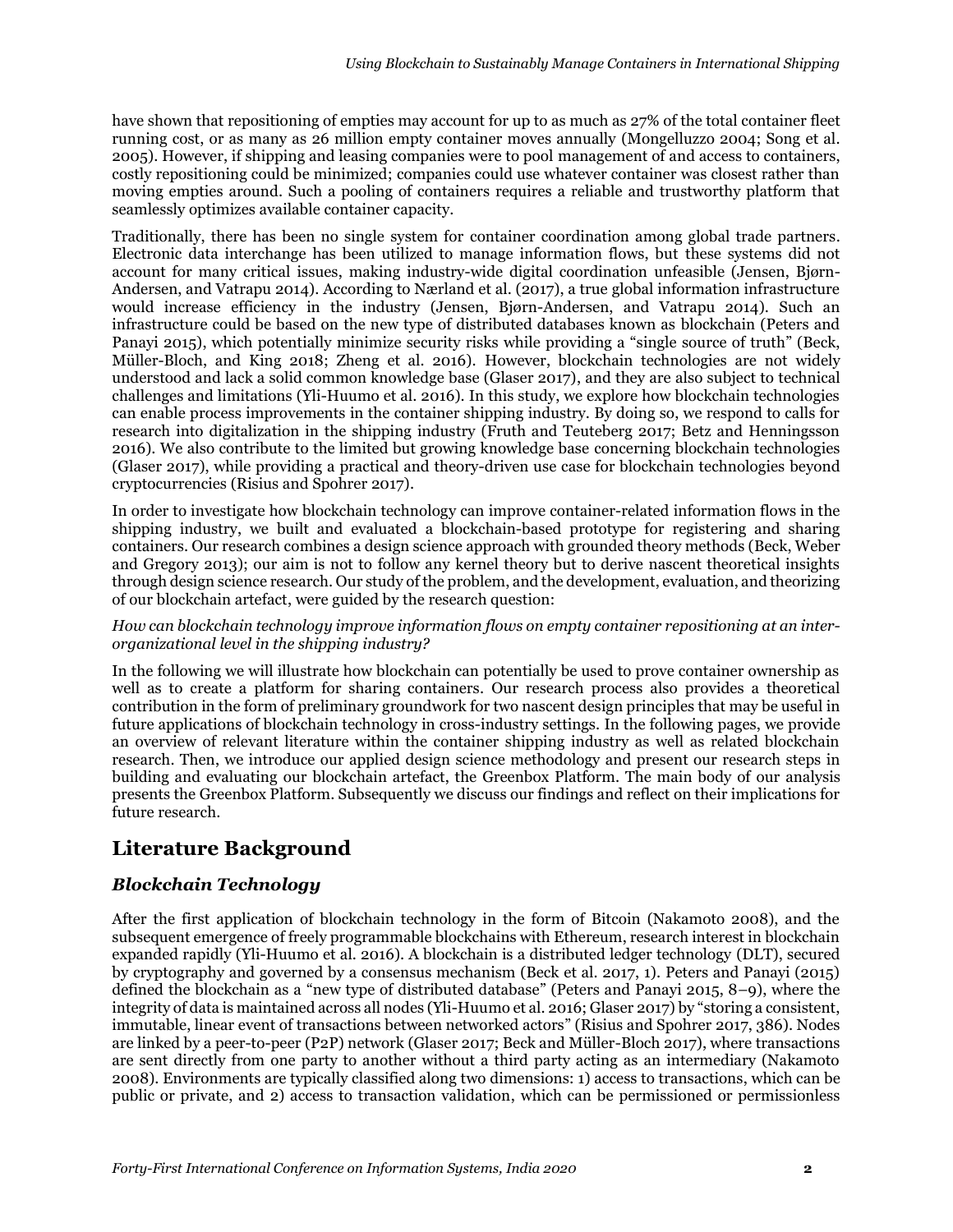(Nærland et al. 2017). Even though blockchain has been referred to as a "radical" or "ground-breaking" innovation (Beck and Müller-Bloch 2017), it does not come without limitations. Some researchers have noted that "blockchain components and its properties are hard to grasp in detail" and that there is a "lack of a solid common knowledge base, especially in information systems" (Glaser 2017, 1543). Others have pointed out technical challenges and limitations for blockchain, especially in relation to scalability, latency, size, security, and wasted resources (Yli-Huumo et al. 2016). However, several scholars have argued that issues such as scalability can be dealt with by using permissioned environments (Peters and Panayi 2015; Vukolić 2017).

Every node in the blockchain network has an identical replica of the blockchain's transaction history, and nodes reach consensus on the validity of transactions and add new blocks to the chain based on different possible mechanisms (Nærland et al. 2017; Christidis and Devetsikiotis 2016). At the time of writing, the three main consensus mechanisms are proof-of-work (PoW), proof-of-stake (PoS) and proof-of-authority (PoA) (Zheng et al. 2016; Li et al. 2017; X. Xu et al. 2017; Christidis and Devetsikiotis 2016; Beck, Müller-Bloch, and King 2018). PoW is the mechanism used to generate new blocks in the Bitcoin blockchain (Nærland et al. 2017). As explained by Christidis and Devetsikiotis (2016), Bitcoin nodes compete to perform the complex computation that validates each block in the chain, a process called Bitcoin mining. The node that wins the competition is rewarded with cryptocurrency by the system (Beck, Müller-Bloch, and King 2018; Zheng et al. 2016). PoS typically gives nodes with more cryptocurrency, i.e. those with a greater stake, a greater chance of validating the next block (Beck, Müller-Bloch, and King 2018; Yuan and Wang 2016). In contrast to the other mechanisms, in PoA the individual (or institution) behind the node needs to be known (Eklund and Beck 2019; Zheng et al. 2016; Vukolić 2016). Since participants are selected by a governing body (Vukolić 2016), there is no risk of a single entity subverting the network by creating multiple identities, and there is no need to incentivize validation with cryptocurrency rewards (Christidis and Devetsikiotis 2016). In PoA consensus, pre-selected participants agree on transactions through voting (Liu et al. 2019; Baird 2016).

#### *Blockchain in the Maritime Shipping Industry*

Blockchain applications have been attempted in the shipping industry already (Nærland et al. 2017). Due to the many stakeholders involved as well as the need for integrated information flows across different countries, supply chains and shipping processes are regarded as suitable areas for blockchain applications. Gausdal, Czachorowski and Solesvik (2018) developed a framework for blockchain applications within the maritime industry given current barriers to and drivers of digital innovation. The main driver is cost reduction, which can be achieved with blockchain because "it is impossible to counterfeit transactions in blockchain," which "makes it possible to reduce a company's costs related to financial control" (Gausdal, Czachorowski, and Solesvik 2018, 7). Another driver of blockchain adoption is the industry's interest in "pursuing eco-friendly goals, such as … 'green' technologies and a 'green' supply chain" (Gausdal, Czachorowski, and Solesvik 2018, 2). Czachorowski, Solesvik, and Kondratenko (2019) suggested that blockchain should be used to reduce pollution in the maritime industry and help companies comply with increasing regulations. Besides cutting transportation costs and supporting "green" policies, blockchain eliminates the cost of duplicated documents and quality control standards (Gausdal, Czachorowski, and Solesvik 2018, 7). Pedersen, Risius, and Beck (2019, 101) noted that document duplication leads to "incoherent and dispersed data storage systems" and proposed a ten-step "blockchain decision path" based on a prototype ship registry they created in collaboration with the Danish Maritime Authority. Much interest in applying blockchain to the maritime shipping industry stems from the need for a common shared database among multiple parties with low levels of mutual trust. Another promising application for blockchain in the shipping industry is in handling trade finance or logistics-oriented documents such as bills of lading. Shipping documentation is currently handled by multiple incompatible systems, meaning that documents often must be entered manually (Korpela, Hallikas, and Dahlberg 2017). Nærland et al. (2017) addressed this issue by putting shipping documentation on blockchain smart contracts.

#### *Container Shipping Industry*

Container shipping is a vital part of the maritime logistics industry, but containers do not move exclusively within the maritime industry. Increasingly, shipping companies manage the shipping process from end to end, which requires holistic coordination on land and on sea (Stopford 2009). In other words, the shipping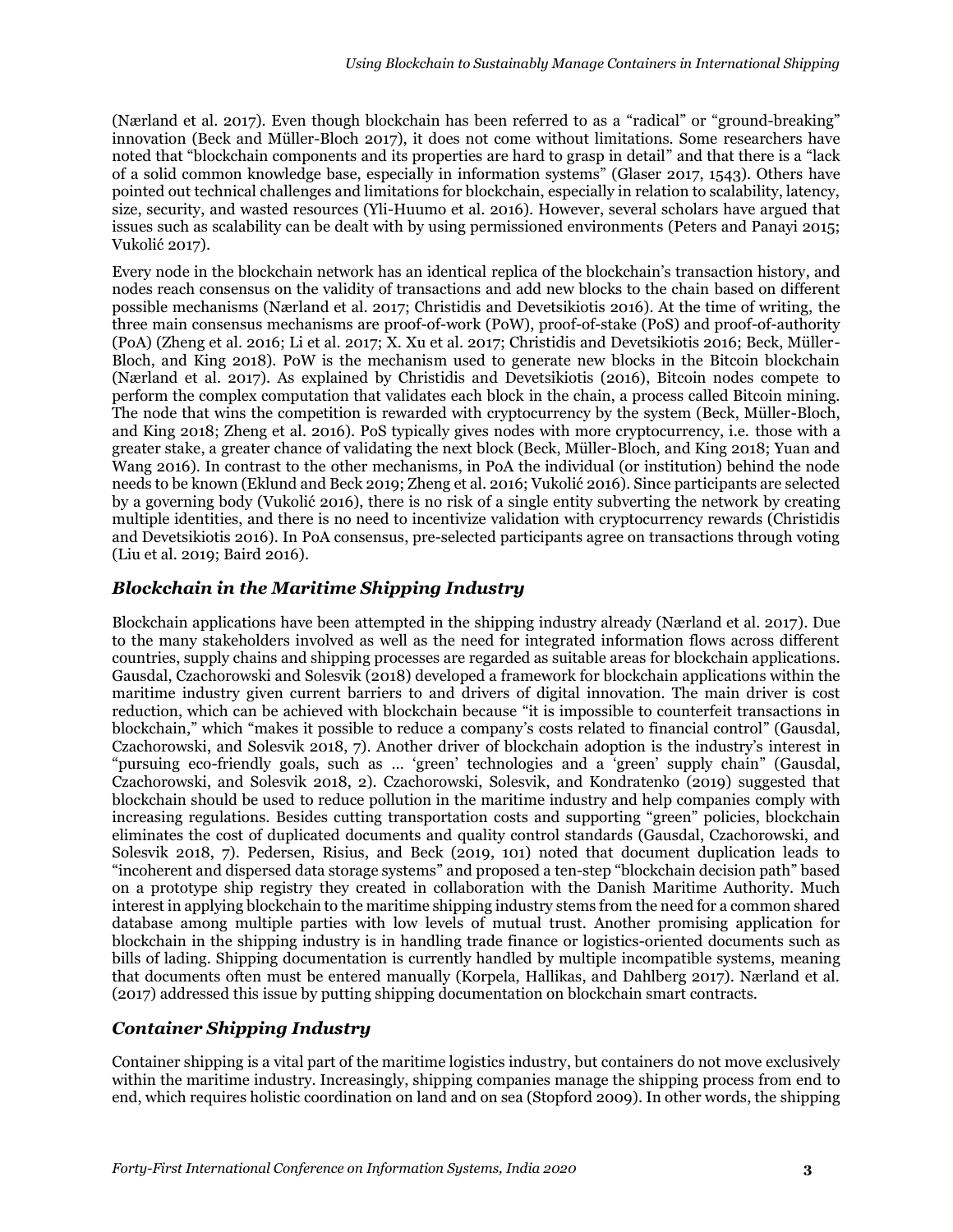supply chain comprises not just large maritime shipping companies, which mainly operate container vessels, but also port operators and freight forwarders (Stopford 2009, 512; Kocak 2015). Other actors, such as governmental authorities, are also part of the chain even though they do not undertake the actual shipping (Jensen, Bjørn-Andersen, and Vatrapu 2014).

Containers were introduced to the shipping supply chain to automate transport processes, and a wide range of standardized container types were developed, including open-top, ventilated, integral reefer, insulated reefer, tank and so on (Stopford 2009, 511). Containers have an average life of 12–16 years (Stopford 2009) and are mainly purchased by shipping companies and container leasing companies (Theofanis and Boile 2009; Notteboom 2004). While shipping companies operate containers as a means of transporting goods, container leasing companies consider the containers themselves their core asset, which leads to a complex interaction between the two actors (Theofanis and Boile 2009).

Since maritime logistics and shipping is a highly competitive market, industry actors are always trying to improve their supply chain performance. Recent efforts have included technologies such as container radio-frequency identification (RFID); real-time tracking of cargo through Global Positioning System (GPS) signal; and optical character recognition (OCR) to scan documents (Heilig and Voss 2017). Companies have also made extended use of digital services (Feibert, Hansen, and Jacobsen 2017; Gausdal, Czachorowski, and Solesvik 2018) and used real-time data to reduce delays and increase transparency (Fruth and Teuteberg 2017; Haraldson 2015). Betz and Henningsson (2016) showed how a container security device (CSD) providing GPS data about containers via satellite can lead to efficiency increases on the company as well as the supply chain level (Betz and Henningsson 2016). Additional benefits of CSD include fewer stolen containers, more efficient container stacking on vessels, and reduced costs for empty container repositioning (Betz and Henningsson 2016). These proposed solutions are not mutually exclusive and may complement one another. Yet, there has been no indication that these initiatives have eliminated the problem of empty container repositioning. According to Song and Carter, "the percentage of empty movements out of total container movements is 21.46%, 25.05%, 26.38%, 27.12%, and 27.98% for the years 2003–2007 respectively" (Song and Carter 2009, 15).

# **Qualitative Research and Design Science Methodology**

#### *Theorizing from Design Science*

In this research we merge a design science research approach with grounded theory techniques (Beck, Weber and Gregory 2013). Unlike other qualitative methods, the combination of grounded theory methods and design science research (DSR) allows for a continuous interplay between data collection, artefact development, and analysis (Urquhart, Lehmann and Myers 2009). In our approach, grounded theory techniques are not only used to develop an initial understanding of the problem and to generate potential solutions, but are also applied in combination with DSR elements in iterative cycles of "simultaneous problem solving and theory generation" (Beck, Weber, and Gregory 2013, 638).

We defined our research lens by exploring issues in empty container repositioning at an interorganizational level, and we generated initial solutions for these issues through iterative cycles of theoretical sampling, collection, and data analysis (Beck, Weber, and Gregory 2013). Next, we systematically collected and analyzed a range of data, including results from our stakeholder analysis, raw and coded interview data, extant literature, and other information; we used these data to guide the formulation of our solution proposal, tentative design, and requirements. This iterative process, in which we repeatedly reassessed data in light of new insights from the design research, ultimately informed solution and design proposals tailored to meet the requirements of the container shipping sector. The development and evaluation of the artefact formed a foundation for further theorizing. The theory-generating step we applied is an extension of Kuechler and Vaishnavai's process (2008; 2012), which "enables additional theoretical insights, beyond the developed IT artefact and therefore represents an intertwined process of problem solving and theorizing" (Beck, Weber, and Gregory 2013, 643). To widen our understanding of container repositioning at an interorganizational level, this research project has been conducted in cooperation with Blockshipping, a startup that is developing a Global Shared Container Platform (GSCP) to optimize the management of containers in the shipping industry. Typically, information systems (IS) artefacts are implemented within a single organization to improve its effectiveness and efficiency (Hevner et al. 2004). However, blockchain projects usually aim for a community or industry-wide implementation, making it imperative to investigate the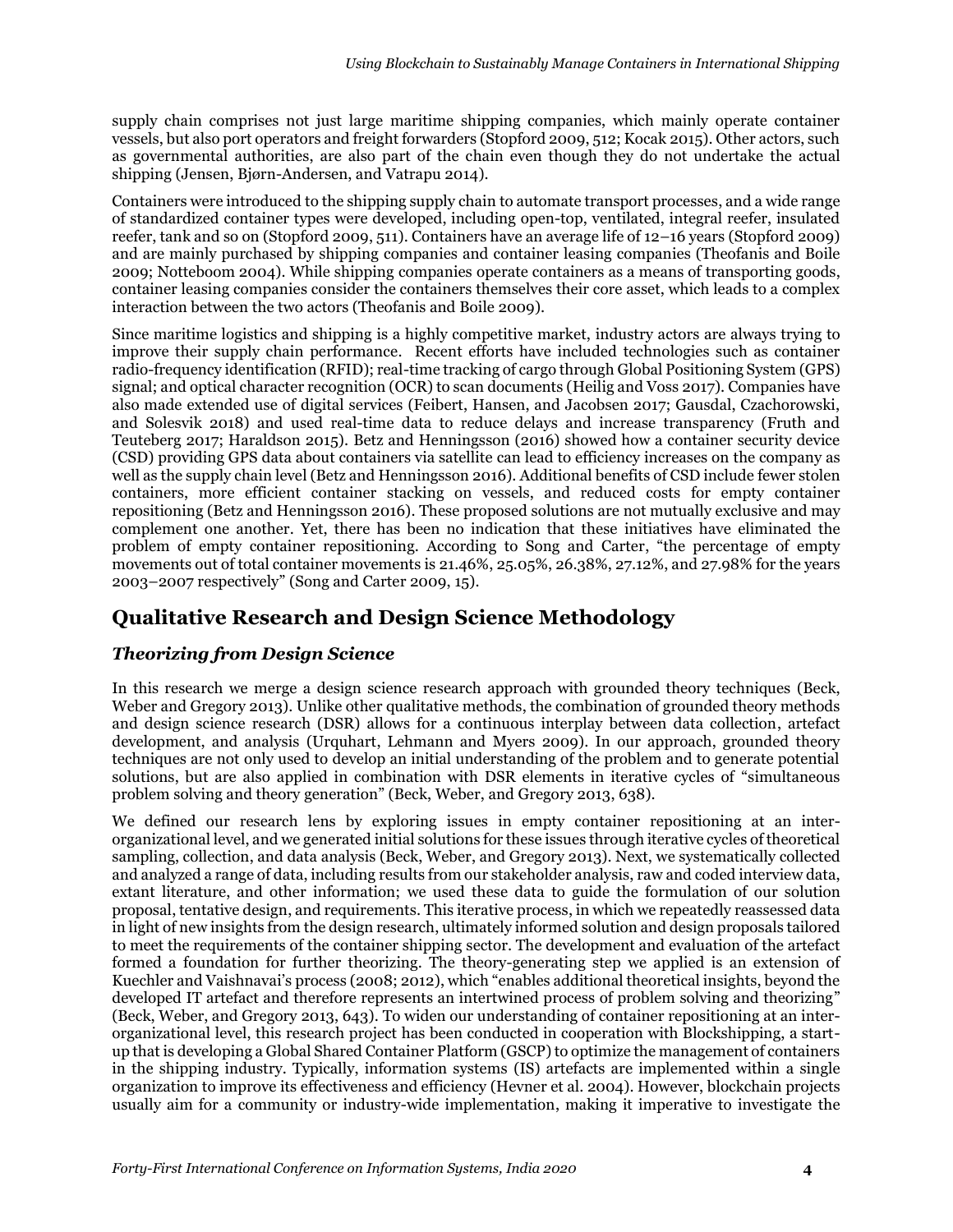perspectives of many different stakeholders. Grounded theory methods are especially important here, as they allow "an in-depth understanding of the problem space and its environmental factors" (Beck, Weber, and Gregory 2013, 639) and provide a structured approach to analyzing multiple perspectives. The interorganizational setting of our research requires a thorough stakeholder analysis from the outset. In our research, listing and mapping stakeholders involved several iteration cycles. We conducted nine semistructured interviews with partners from different stakeholder groups (see Table 1). The interviews were transcribed and subsequently coded for alternative forms of analysis (Walsham 2006) using grounded theory method techniques (Urquhart, Lehmann, and Myers 2009). Several key topics emerged from the initial interviews, including current processes, information flows, container tracking, potential process improvements, information sharing, and governance, and these early findings helped us to refine our interview questions and decide who to interview next.

Based on the interview coding, we developed the technical requirements for our artefact (Sommerville 2011). There were six key requirements: 1) identification requirements, which "specify whether or not a system should identify its users before interacting with them"; 2) authentication requirements, which "specify how users are identified"; 3) authorization requirements, which "specify the privileges and access permissions of identified users"; 4) non-repudiation requirements, which "specify that a party in a transaction cannot deny its involvement in that transaction"; 5) integrity requirements, which "specify how data corruption can be avoided"; and 6) privacy requirements, which "specify how data privacy is to be maintained" (Sommerville 2011, 330).

| <b>Interview</b> | <b>Stakeholder</b> | <b>Job title</b>                      | <b>Research</b>      | Interview |
|------------------|--------------------|---------------------------------------|----------------------|-----------|
|                  |                    |                                       | label                |           |
| 1                | Shipping company   | Chief product owner for digital       | Shipping             | 37:30     |
|                  |                    | department                            | company A            |           |
| $\overline{2}$   | Blockshipping      | CEO and CTO                           | <b>Blockshipping</b> | 54:19     |
| 3                | Shipping company   | Manager digital solutions             | Shipping             | 58:58     |
|                  |                    |                                       | company B            |           |
|                  | Consultancy        | Consultant in containers financing    | Consultancy          | 01:04:41  |
| 5                | Trade union        | Business development for digital      | Trade union          | 38:27     |
|                  |                    | department                            |                      |           |
| 6                | Container          | Chairman of container standards firm  | Standard             | 58:09     |
|                  | standards          |                                       | provider             |           |
|                  | Authority          | Head of data and business development | Authority            | 59:03     |
| 8                | Port terminal      | Digital business solutions            | Port                 | 48:57     |
|                  | Container leasing  | Industry expert from leasing company  | Leaser               | No record |

**Table 1. Conducted Interviews**

Evaluating IT artefacts is crucial in theory-generating DSR, as it provides robustness and generates new knowledge about the problem for further developments (Venable, Pries-Heje, and Baskerville 2016; Beck, Weber, and Gregory 2013; Kuechler and Vaishnavi 2008). In our evaluation we were inspired by the Framework for Evaluating in Design Science (FEDS) developed by Venable, Pries-Heje and Baskerville (2016), which enables design science researchers "to effectively design and incorporate evaluation activities into a DSR project that can achieve DSR goals and objectives" (Venable, Pries-Heje, and Baskerville 2016, 1). Our evaluation comprised four episodes, which we conducted in two phases (see Table 2). The first phase was mainly formative, while the second phase was mainly summative. Both phases were conducted with Blockshipping and a shipping company. Shipping companies were a key player in our project and a targeted user of the blockchain artefact, hence we consider their feedback crucial.

| Phase                       | <b>Purpose</b>                           | <b>Episode</b> | Company       | Date       |
|-----------------------------|------------------------------------------|----------------|---------------|------------|
|                             | Mostly formative with summative elements |                | Blockshipping | 24/05/2019 |
|                             |                                          |                | Shipping      | 28/05/2019 |
|                             |                                          |                | company B     |            |
|                             | Mostly summative with formative elements |                | Blockshipping | 01/07/2019 |
|                             |                                          |                | Shipping      | 05/07/2019 |
|                             |                                          |                | company B     |            |
| Teble a Eveluction Enicodes |                                          |                |               |            |

#### **Table 2. Evaluation Episodes**

The first evaluation episode consisted of a workshop with Blockshipping executive managers and included a presentation of the blockchain artefact, followed by a discussion. Participant feedback was incorporated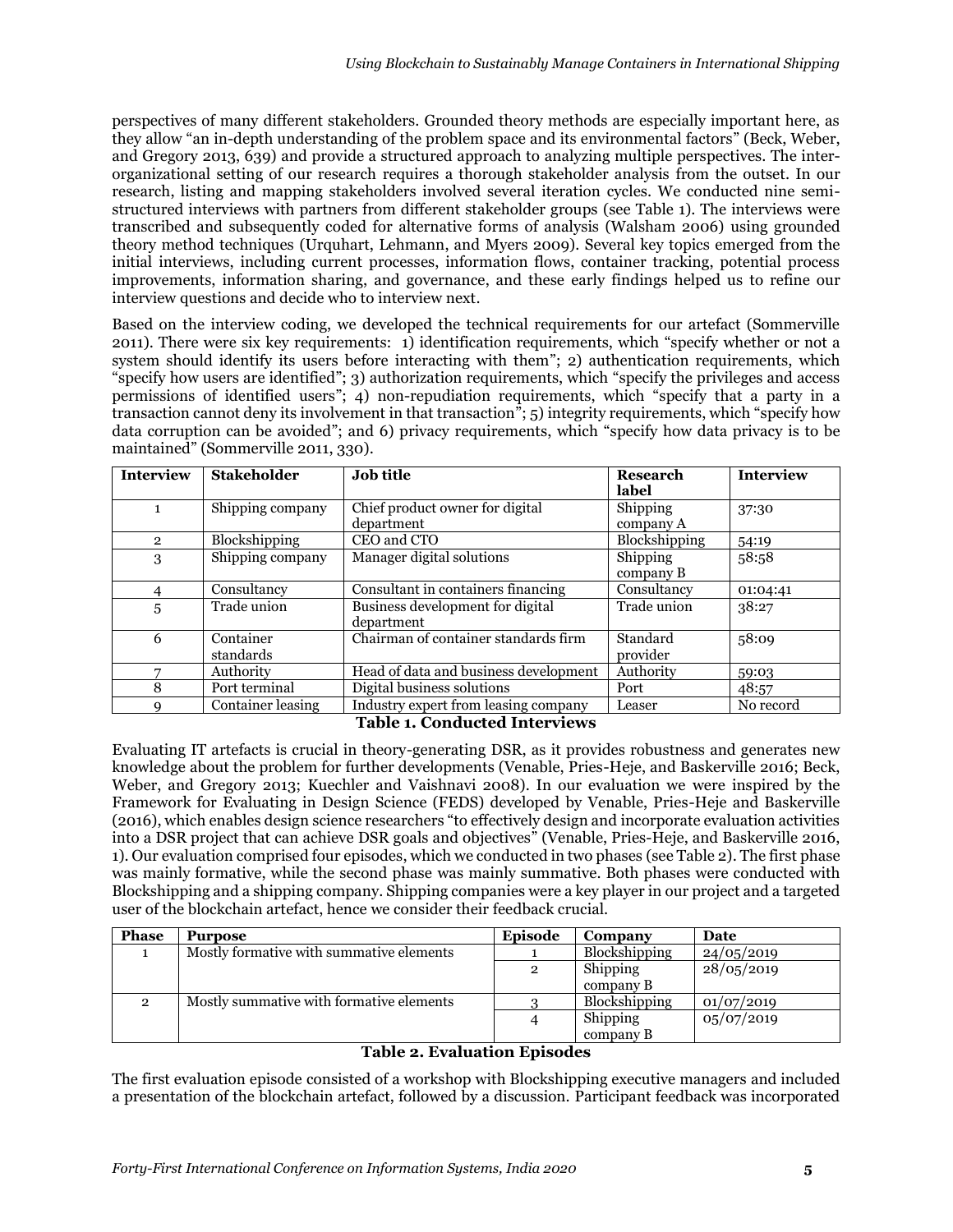into the next iteration of the blockchain artefact. The second evaluation episode was conducted via video call with the Manager of Digital Solutions at one of the shipping companies interviewed in the data collection phase (Shipping company B). Here again, the evaluation was mostly formative and the feedback was incorporated into the development of the blockchain artefact. The last two evaluation episodes, which were mostly summative, were conducted via video calls with the same interviewees. After discussing the actions taken to improve the artefact, the interviewees from both Blockshipping and Shipping company B assessed whether the blockchain artefact successfully addresses the problems identified and, thus, provides an improvement.

#### *Analysis of the Qualitative Data*

We identified seven categories of major selective codes: industry status, container processes, tracking and sensors, blockchain design requirements, opinions on prospect of blockchain, data input, and container sharing (see Figure 1). These seven categories each comprise several layers of grouped codes. In total, there are 80 different codes: 7 major selective codes and 73 subsidiary codes. These codes are built from 237 unique references.



#### **Figure 1. Hierarchy of Codes**

Two selective codes are noteworthy due to their amount of references. First, the selective code "manual and paper-based processes"' which has 15 references split on 7 interviews. Second, the selective code "ownership issues" has 25 references split on 5 interviews. This finding led us to explore these topics further. However, we should note that our interview questions were tailored towards container-related processes, which means code references referring to topics we were probing during interviews are likely overrepresented. For instance, the relatively large number of references to "ownership issues" does not necessarily indicate that this code should be considered more important than others. Instead, the number of references is but one indicator in a multistep qualitative sense-making endeavor that also considers the extant literature and other slices of data.

In the next step, we built theory codes, which are "inferential and/or predictive statements" (Urquhart, Lehmann, and Myers 2009, 367). These codes are about container-related processes in the shipping industry, and about blockchain technologies' fit in the same context. A total of 14 theory codes were developed iteratively throughout the project. Compared to the previous coding steps, this step put greater weight on data outside of the interviews, in particular the extant literature.

These theory codes represent predictive statements about problems in the shipping industry. Based on these codes, we propose a blockchain-based platform, called Greenbox Platform, to address the identified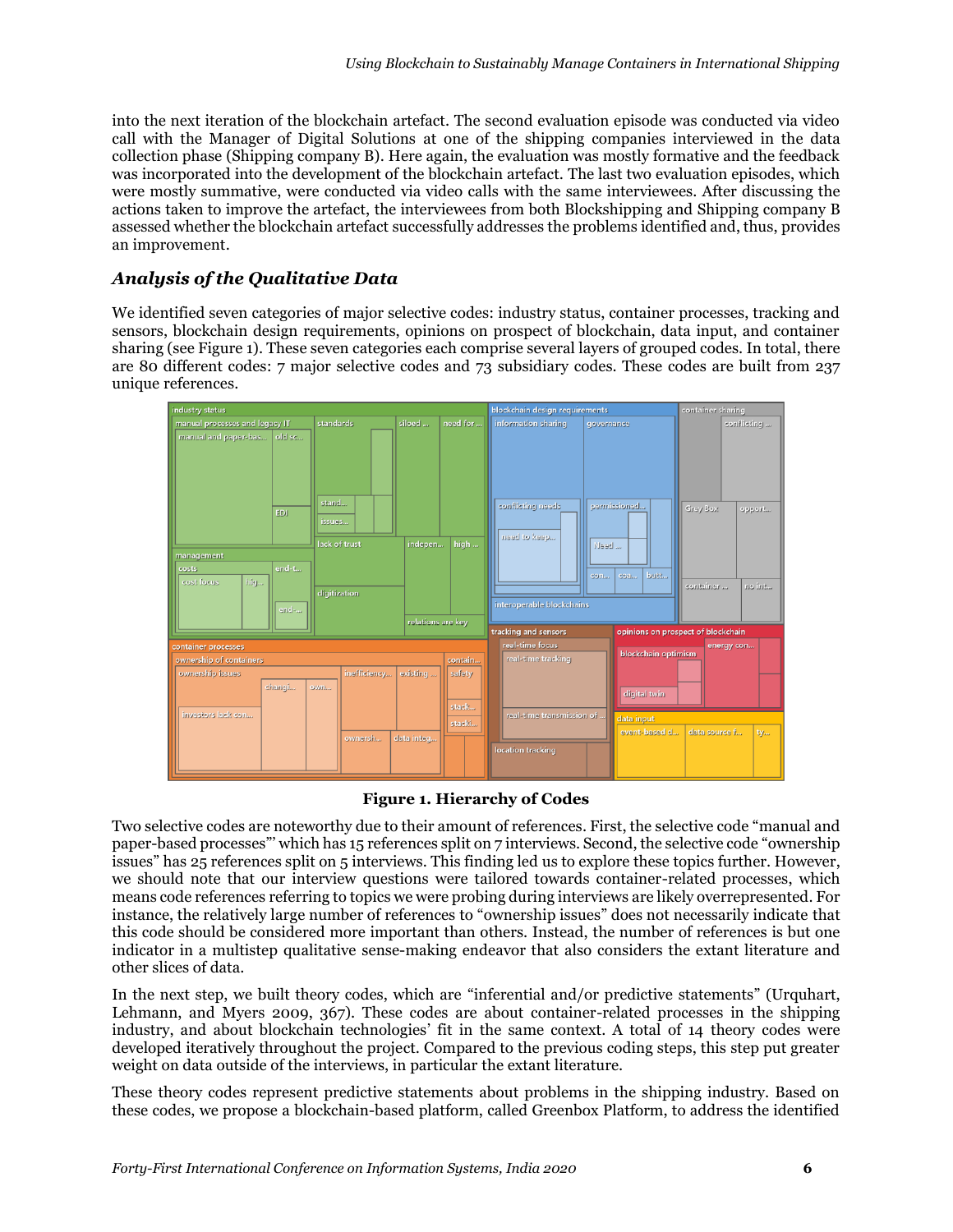| • Lack of real-time container<br>• Lack of trust among actors<br>tracking<br>• Inefficient manual<br>• General wish for predicting<br>processes<br>container movements<br>• Lack of common standards<br>• Empty container<br>• Widespread data<br>repositioning<br>silos<br>• Unwillingness to share<br>• Processes changing<br>commercial information<br>because of<br>environmental focus<br>• Unwillingness to use | Leasing firm perspective                                                                                                                                                        |
|-----------------------------------------------------------------------------------------------------------------------------------------------------------------------------------------------------------------------------------------------------------------------------------------------------------------------------------------------------------------------------------------------------------------------|---------------------------------------------------------------------------------------------------------------------------------------------------------------------------------|
| containers if they have<br>• Intense industry-wide<br>competitors' logo on them<br>competition                                                                                                                                                                                                                                                                                                                        | • Lack of methods for proving<br>container ownership<br>• Unwillingness to create<br>efficiency for shipping<br>companies<br>• Unwillingness to share<br>commercial information |

problems. The main reason to adopt a blockchain-based solution in the shipping industry is to mitigate trust issues, as blockchain maintains the integrity of transaction data.

**Table 3. Grouped Theory Codes, Organized by Industry Perspective**

Besides being subject to blockchain's fundamentals, such as having an immutable ledger shared in a peerto-peer network, the core features of the platform as derived from the qualitative research include a) a global shared container register for container owners, b) a trading service to buy and sell containers in the secondhand market, c) a way to securely prove ownership of a container, and d) a matching service allowing shipping companies to share containers instead of repositioning them empty. The functional requirements of the Greenbox Platform are outlined in Table 4. According to Sommerville (2011), "these are statements of services the system should provide, how the system should react to particular inputs, and how the system should behave in particular situations."

| $\overline{F1}$ | General system requirement: The system shall allow users to register                                            |  |  |  |
|-----------------|-----------------------------------------------------------------------------------------------------------------|--|--|--|
|                 | The system shall require the user to input user information (company name, user name, job title,                |  |  |  |
|                 | country, email)                                                                                                 |  |  |  |
|                 | The system shall send an email when registration has been processed                                             |  |  |  |
| F <sub>2</sub>  | General system requirement: The system shall require users to log in                                            |  |  |  |
| F <sub>3</sub>  | General system requirement: The system shall allow users to register a container and edit container             |  |  |  |
|                 | information                                                                                                     |  |  |  |
|                 | The system shall require the user to input container data (container-prefix, -number, -type, -logo)             |  |  |  |
|                 | The system shall require the user to upload ownership documentation (bill of sale, container insurance)         |  |  |  |
|                 | The system shall allow the user to register and edit container information in batches                           |  |  |  |
| F <sub>4</sub>  | Blockchain network requirement: The system shall allow users to check status of any container                   |  |  |  |
|                 | The system shall return a status of verified or unverified ownership                                            |  |  |  |
|                 | The system shall provide a history of container ownership                                                       |  |  |  |
| F <sub>5</sub>  | Smart contract requirement: The system shall allow a user to transfer the ownership of a container to           |  |  |  |
|                 | another user                                                                                                    |  |  |  |
|                 | The system shall allow the user to pick containers from a list of its registered containers<br>٠                |  |  |  |
|                 | The system shall allow the user to transfer selected registered containers to another user account<br>$\bullet$ |  |  |  |
| F <sub>6</sub>  | Both general and blockchain requirement: The system shall allow the user to supply containers                   |  |  |  |
|                 | The system shall require the user to pick from a list of its registered and verified containers<br>$\bullet$    |  |  |  |
|                 | The system shall require the user to input availability data (pickup and drop-off, container type, time         |  |  |  |
|                 | period, logo)                                                                                                   |  |  |  |
|                 | The system shall allow the user to whitelist other users from seeing the supplied containers                    |  |  |  |
|                 | The system shall allow the user to supply containers in batches                                                 |  |  |  |
| F7              | Both general and blockchain requirement: The system shall allow the user to search for available                |  |  |  |
|                 | containers                                                                                                      |  |  |  |
|                 | The system shall require the user to apply filters (pickup and dropoff location, container type, time           |  |  |  |
|                 | period, logo)                                                                                                   |  |  |  |
|                 | The system shall show a list of registered and verified containers by applied filters                           |  |  |  |
|                 | The system shall allow the user to search for containers in batches                                             |  |  |  |
|                 |                                                                                                                 |  |  |  |

**Table 4. Functional User Requirements**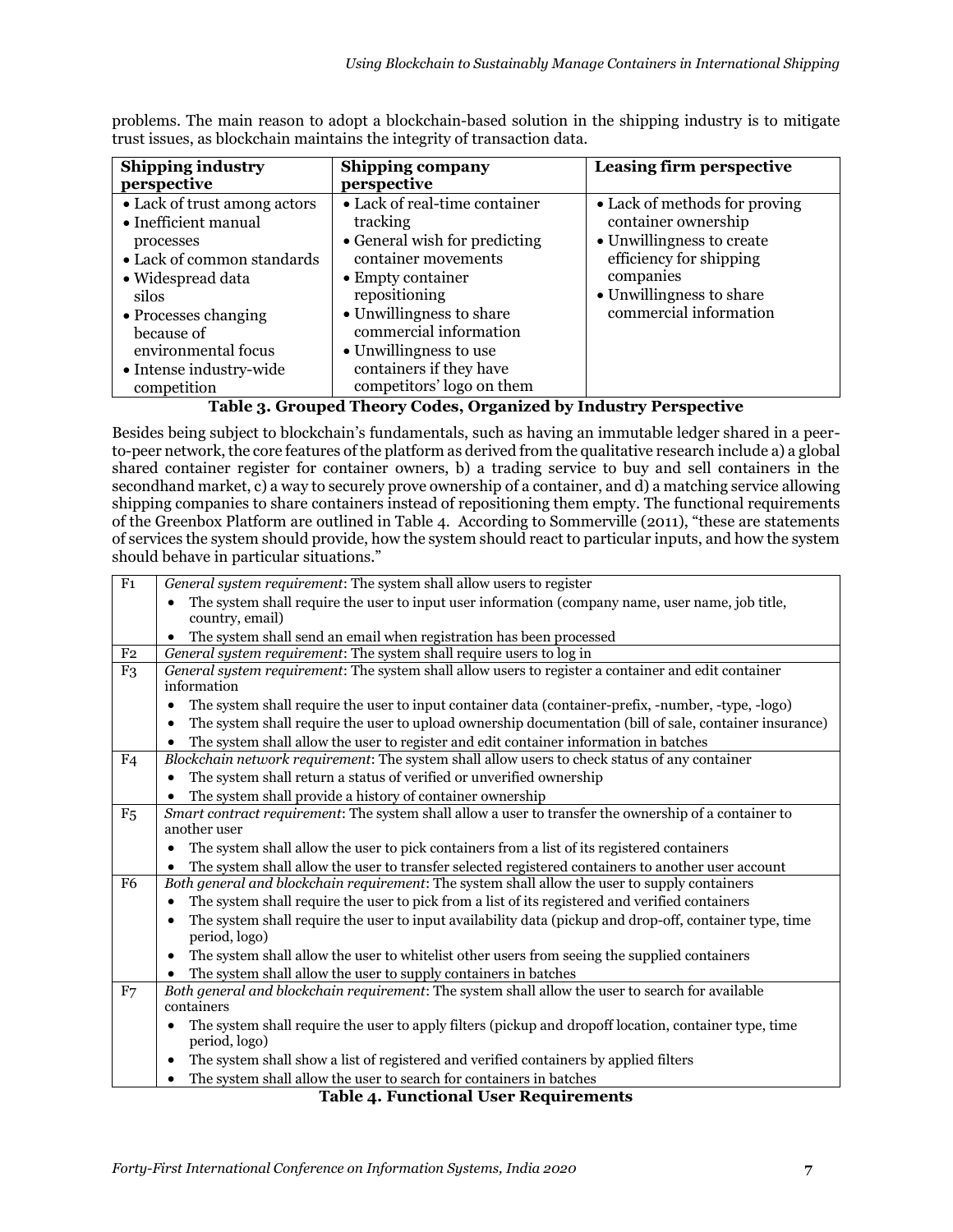In addition, our research identified several non-functional requirements of the Greenbox Platform, outlined in Table 5: these are constraints on the services or functions offered by the system.

| NF <sub>1</sub>                                 | <i>Identification:</i> The system shall require a permissioning authority (Blockshipping) to grant users access to |  |  |
|-------------------------------------------------|--------------------------------------------------------------------------------------------------------------------|--|--|
|                                                 | the system before they can interact with other users                                                               |  |  |
| NF <sub>2</sub>                                 | Authentication: The system shall allow the permissioning authority to identify the users, who shall upload         |  |  |
|                                                 | the container's bill of sale and insurance documentation                                                           |  |  |
| NF <sub>3</sub>                                 | Authorization: The system shall allow to specify the privileges and access permissions of identified users in      |  |  |
|                                                 | a permissions file                                                                                                 |  |  |
| NF <sub>4</sub>                                 | Non-repudiation: The system shall allow the implementation of smart contracts so that a party in a                 |  |  |
|                                                 | transaction cannot deny its involvement in that transaction                                                        |  |  |
| NF <sub>5</sub>                                 | Integrity: The system shall implement blockchain technology to avoid data corruption by adding                     |  |  |
|                                                 | transactions to an immutable ledger shared across participants                                                     |  |  |
| NF <sub>6</sub>                                 | Privacy: The system shall specify how data privacy is to be maintained, especially regarding commercially          |  |  |
|                                                 | sensitive information such as GPS location of containers                                                           |  |  |
| NF7                                             | <i>Throughput:</i> The system shall handle 3,000 transactions per second                                           |  |  |
| NF8                                             | Data storage: The system shall store transactional data on-chain and raw data related to containers and            |  |  |
|                                                 | participants off-chain. Off-chain data shall be assigned to on-chain transactions via hash-based keys              |  |  |
| Tekle = New functional Craters Decriptions anto |                                                                                                                    |  |  |

#### **Table 5. Non-functional System Requirements**

The platform provides services mainly for two user groups, namely shipping companies and container leasing companies, as they are the main container operators in the shipping industry. The suggested platform and its underlying requirements are based on the insights from the coded interviews, extant literature and feedbacks from evaluation.

# **Development of the Blockchain Artefact**

#### *The Greenbox Platform*

In this section, we explain how the blockchain-based Greenbox Platform works to fulfill the functional requirements illustrated in Table 4. After creating an account, users can log into the system with their credentials and register their containers. Once a container is registered, it can be traded among container operators. A container operator wishing to supply containers whitelists other container operators so that they can find and use the available containers. The operator then provides information on the type of container, locations for container pick-up and drop-off, and the period of availability. Thus, information about container location, time availability, type, logo, prefix and number are open only to whitelisted users.

#### *System Architecture*

We next explain the development of the artefact itself. Following the non-functional requirements specification and inspired by Xu et al's (2017) design framework, we used a structured '"decision path" to decide which blockchain to use and how to design its architecture. According to our empirical data, and in line with extant literature, this environment should be both permissioned and public. Permissioned blockchains are appropriate for regulated industries (X. Xu et al. 2017), where whitelisting procedures are used to identify participating users (this approach is also used in digital representations of titles of ownership (Peters and Panayi 2015, 6)). The environment should also be public, so that all participants in the network can read and submit transactions, as this solution is designed to operate not within a single organization, but across the industry. Thus, we cover the non-functional requirement for identification (NF1) because users must be given permission to interact with the system; we also cover the non-functional requirement for authorization (NF3) because users' privileges and access permission are specified in a permissions file.

With a permissioned public setting, every node is known to the network, making Proof of Authority the preferred consensus mechanism, and we suggest that one node should correspond to one vote. This choice covers the non-functional requirement for identification (NF1). As a consensus mechanism, PoA has the additional advantage of being more environmentally sustainable than some other mechanisms. The decision to build a permissioned public blockchain using PoA consensus made Hyperledger Fabric, a permissioned platform allowing for modular consensus mechanisms, the platform of choice (Androulaki et al. 2018; Gorenflo et al. 2019). Hyperledger Fabric can handle more than 3,000 transactions per second,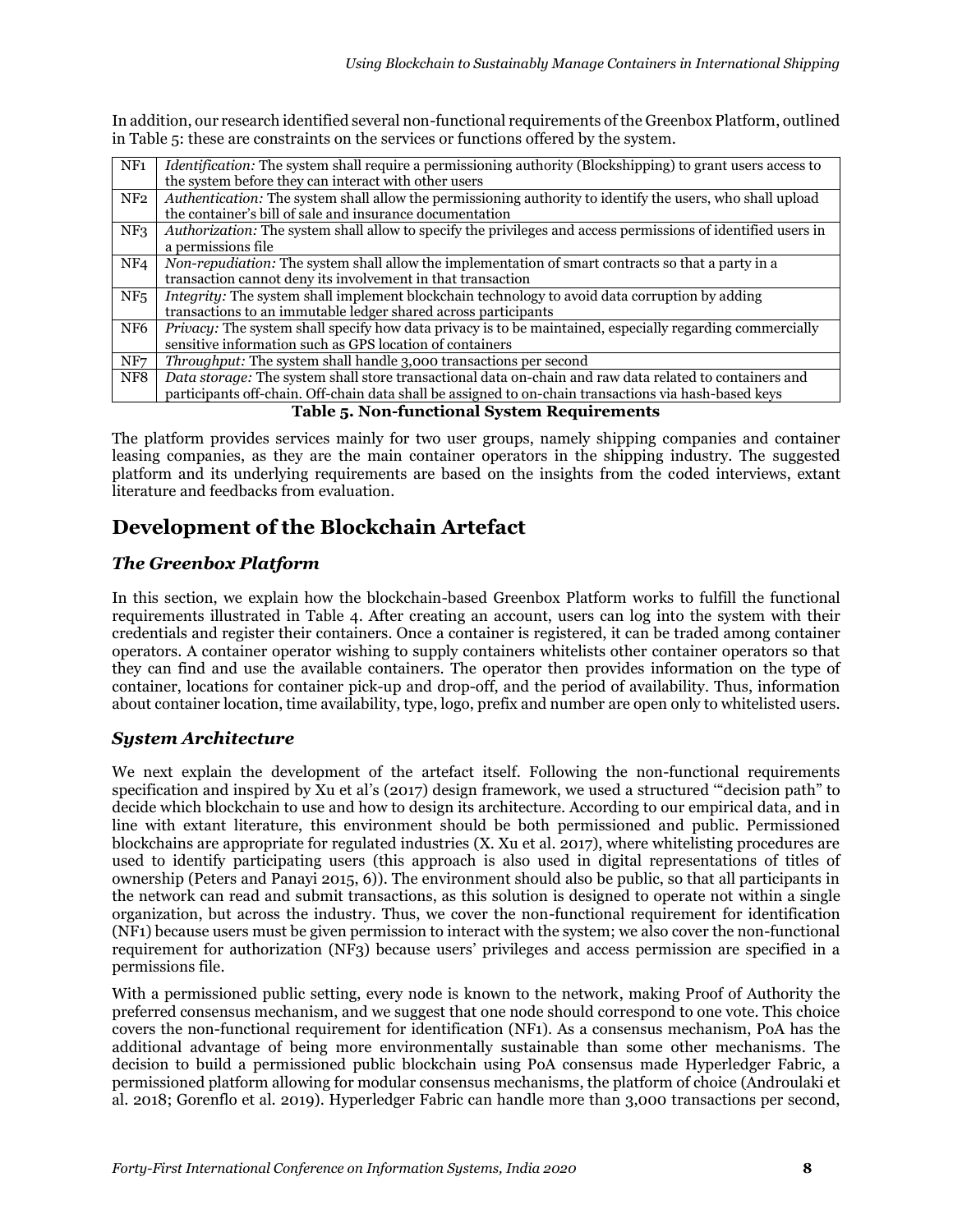which is enough for our blockchain artefact at this initial phase. The design of the blockchain's system architecture depends on the level of decentralization and on data storage. In our test case, the blockchain artefact is initially centralized: the Greenbox Platform acts as the only permissioning authority, and the governing body operating Greenbox gives permission to join the network (NF1), verify users' documentation (NF2), specify users' permissions (NF3) and define how data privacy should be maintained (NF6). However, having a shipping industry stakeholder in the role of permissioning authority was seen as a barrier to the technology's adoption.



**Figure 2. Blockchain Artefact System Architecture**

Therefore, we recommend that Blockshipping, as an entity without a direct stake in the shipping industry, act as permissioning authority. We also recommend that in later stages this role be taken on by a governance board composed of industry leaders (a strategy also recommended by our interviewee from Shipping company B, who noted the importance of allowing industry leaders to define new standards for the use of blockchain technology in shipping). Blockshipping envisions this group of industry leaders being represented by the Digital Container Shipping Association (DCSA), which Blockshipping expects will include a wide range of industry actors in addition to shipping companies. The other key element affecting design of the system architecture is data storage. We decided to store on-chain only data vital to transactions, such as the unique identification number for each container and information about when a container is traded or changes its owner. Other data, such as other master data related to containers and users, are stored off-chain.

Figure 2 shows data as 1) user data from container operators, e.g., a shipping company's name and country; and 2) container data, including a container's identification number and weight. User and container data are permissioned by Blockshipping, which decides whether a user can join the network or a container's documentation is valid and then issues a "token" or unique identifier. The "tokenized" container and the "tokenized" user enter the blockchain, while raw data referring to the user and container are stored in an external database. Some of the data that enter the blockchain may require verifications from authorities or standard providers acting as verifying nodes.

#### *Smart Contracts*

In our DSR artefact, created on Hyperledger Fabric, the smart contracts were written on Hyperledger Composer, which allows development of quick proof of concept blockchain applications. As an illustration of Greenbox Platform's capabilities, we wrote a smart contract to track container ownership in secondhand container trading. This illustration includes a model file, where we specify that our assets are represented by containers and list the attributes of each, and a script file containing the logic of the smart contract.

The model file belongs to the org.blockshipping.network and defines containers as assets. In our example, containers have six attributes: containerToken, which is the key that uniquely identifies a container; prefix,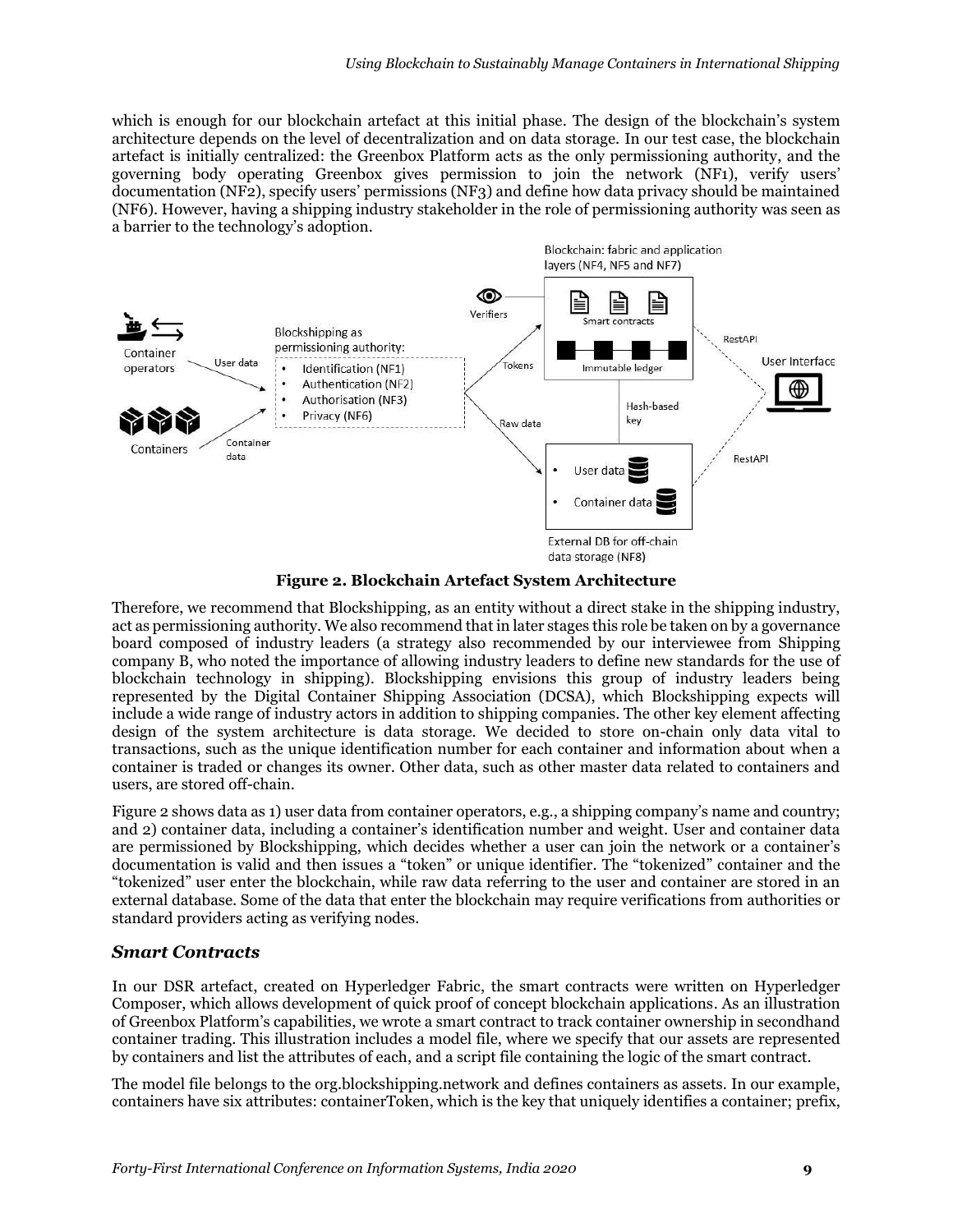a four character identifier showing the current owner; number, which is based on ISO standards; type (e.g. dry, reefer, ventilated); logo, which indicates whether a container has a logo on it and whether that logo belongs to a shipping company or to a container leasing company; and TareWeight, the container's unladen weight. (In our model, TareWeight serves as an example of a technical detail to include as a container attribute; other technical details can be included.) The participants, or Traders, are uniquely identified by a tradeId and have a company attribute. Similarly, each Container is identified by the attributes listed above. A Trade takes place when Container and Trader participate in a transaction. The Trade class has an attribute called amount, which represents the price of a container. When a Trade transaction takes place, the function changes the prefix of the Container traded from that of the original Owner to that of the new Owner. The Container is then updated in the containerRegistry with the new Owner's information. The smart contract is event-triggered and subject to blockchain technology's fundamentals, and as a result it covers the requirement for non-repudiation (NF4): each participant to the network that is involved in container change of ownership is subject to the smart contract and cannot deny involvement. Both the extant literature on blockchain and our empirical interview data confirm the usefulness of smart contracts. As an interview respondent said, "[…] the lease of a container just moves over from one partner to another, and everything is just set in stone" (Interview: Shipping company B).

#### **Secondhand Container Trading**

We focus on this specific process because our findings indicate that secondhand trade of containers currently has inefficiencies. A consultant we interviewed said, "The thing here is that it's not difficult when you buy a container from the manufacturer, but it becomes difficult when you sell the container. That is the tricky part" (Interview: Consultancy). In addition, many activities in the process for trading containers secondhand are conducted by hand, in what the interviewee described as "a very manual [process]" (Interview: Consultancy). The blockchain-enabled process starts when a prospective buyer places an order for containers with a seller. (In Figure 3, the seller is represented by Container Lease A/S and the buyer by CPH Shipping company.) The buyer checks the container status by evaluating information such as the history of ownership, bills of sale, and other technical specifications available in the Greenbox Platform on blockchain. If the buyer is satisfied with the check they buy the container; if not, the order details are renegotiated. If the container is bought, a transfer of ownership is registered on the blockchain (by editing the container ownership prefix) and the containers are put into use by the new owner.

In the Greenbox-enabled system, documents for the container status check are no longer handled manually, which greatly streamlines the process. In addition, the container information is now placed in an immutable ledger. The initial owner is required to provide quality documentation, but only once: the initial owner enters this information when registering the container in the blockchain, rather than owners providing and transferring documents at each trade. The new owner does not need to re-enter information about the container, since the blockchain artefact acts as a shared database.





**Figure 3. Secondhand Trading Figure 4. Container Matching for Leasing**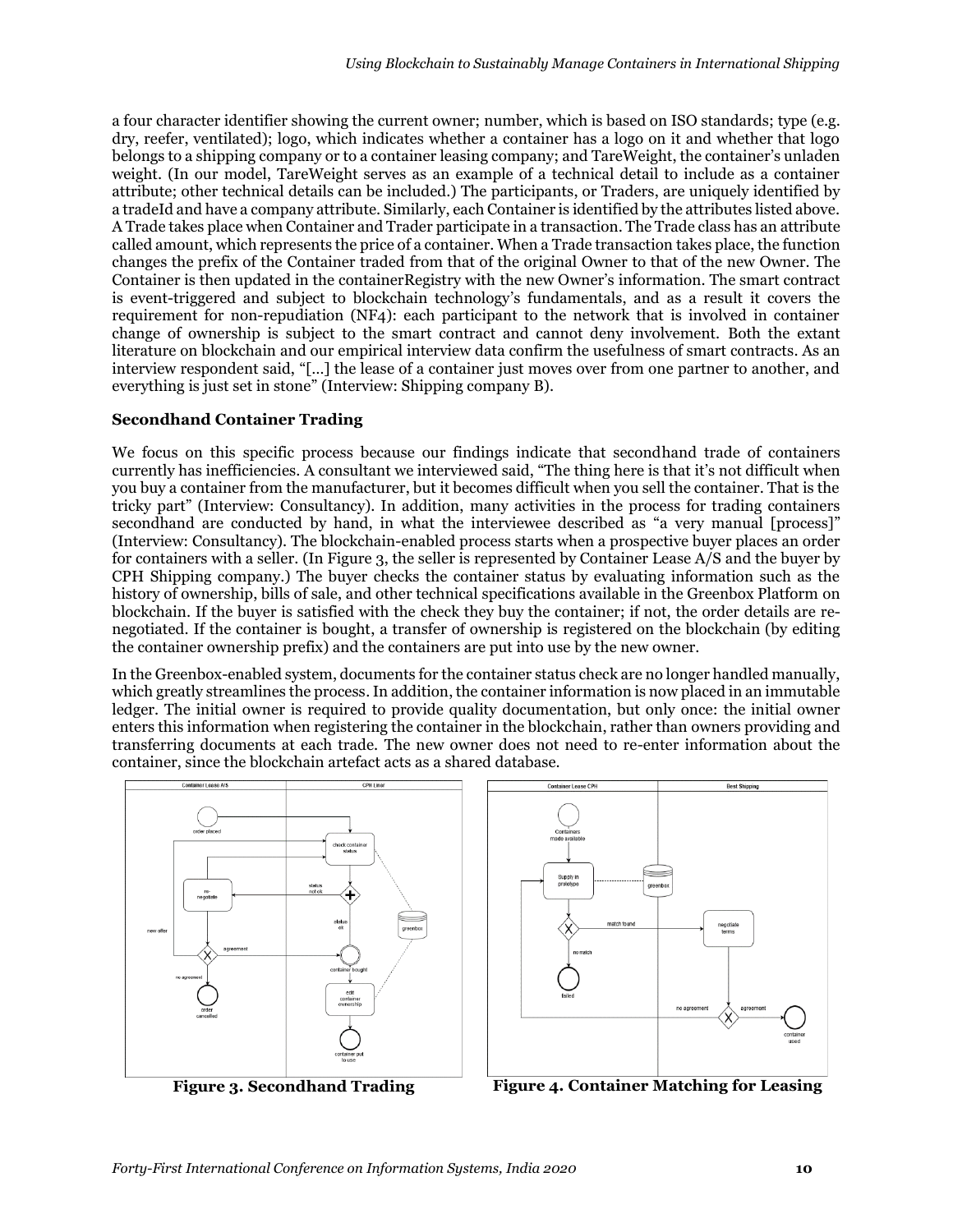#### **Matching Containers for Lease**

The process of matching containers for lease is illustrated in Figure 4. When containers are made available for lease, typically by a leasing company (Container Lease CPH), the leasing company marks the containers as available in the Greenbox Platform. If an interested customer (Best Shipping), or match, is found through the Greenbox Platform, the two parties negotiate terms. If terms are agreed upon, the containers are used by the customer. The Greenbox Platform makes the search for matches more efficient, because the blockchain allows leasing companies to choose how widely to share information: only with trusted companies or with all nodes in the network. This makes it possible for a company to share only with its usual trusted companies or to locate previously unknown customers. In addition, companies wishing to lease containers no longer have to check container status and can narrow their search to only the type of container sought. In addition, documentation provided about the containers is integrated into the blockchain, removing the delay caused by email and phone inquiries and enhancing trust among all parties.

#### **Incentive Structure**

The shipping literature has identified a lack of coordinated action among multiple stakeholders as an obstacle. Therefore, we define an incentive structure for using a shared platform like Greenbox. Here, incentives represent a tool to "overcome diverging goals" among multiple stakeholders (Beck, Müller-Bloch, and King 2018, 13). Both our empirical data from interviews and the literature point out that shipping companies are concerned with cost reduction: "[…] cost is the big word here: if you put cost cutting on the top of your list, then you have already attention" (Interview: Shipping company B). One way to cut costs is to share containers that otherwise would be repositioned empty. As one interviewee put it: "Which is the main cost of [the] container transportation industry? The empty container!" (Interview: Standard provider). The blockchain artefact allows container leasing companies to register container assets on-chain, where container ownership is tracked. This prevents the same container from being sold several times to different buyers because blockchain technology, unlike paper-based documents, prevents such duplication. Every time a container changes owner a smart contract appends that transaction to the blockchain ledger, which is immutable. Therefore, this allows shipping companies to reduce costs by increasing efficiency, while giving leasing companies an effective way to prove their container assets.

#### *Evaluation of the Artefact*

After developing the blockchain artefact, we evaluated it with two interviewees from Blockshipping and a shipping company. Several actions emerging from this evaluation episode are illustrated in Table 6.

The general feedback was positive. Interviewees who evaluated the blockchain artefact generally agreed that the Greenbox Platform addresses the identified problems. The interviewees positively assessed the platform's focus on environmental sustainability: they cited the name "Greenbox" and the development of a theoretical test-case structure populated with real-world data as "smart thinking" (Interview: Shipping company B, Evaluation Episode #4). Moreover, the interviewees recognized that although environmental sustainability historically has not been a powerful motivator for industry action, sharing containers would reduce the need to reposition empty containers and increase asset security for leasing companies.

From a technological perspective, the functionalities, the design of the blockchain architecture and the smart contract examples found positive feedback. The only concern was related to storing data off-chain because "as soon as data [go] off-chain, the whole question about who owns the data comes up again" (Interview: Shipping company B, Evaluation Episode #4). Moreover, if the proposed solution adopts Hyperledger Fabric, our respondent observed, then "we basically decided [...] to join the forces of Hyperledger Fabric" (Interview: Blockshipping, Evaluation Episode #3).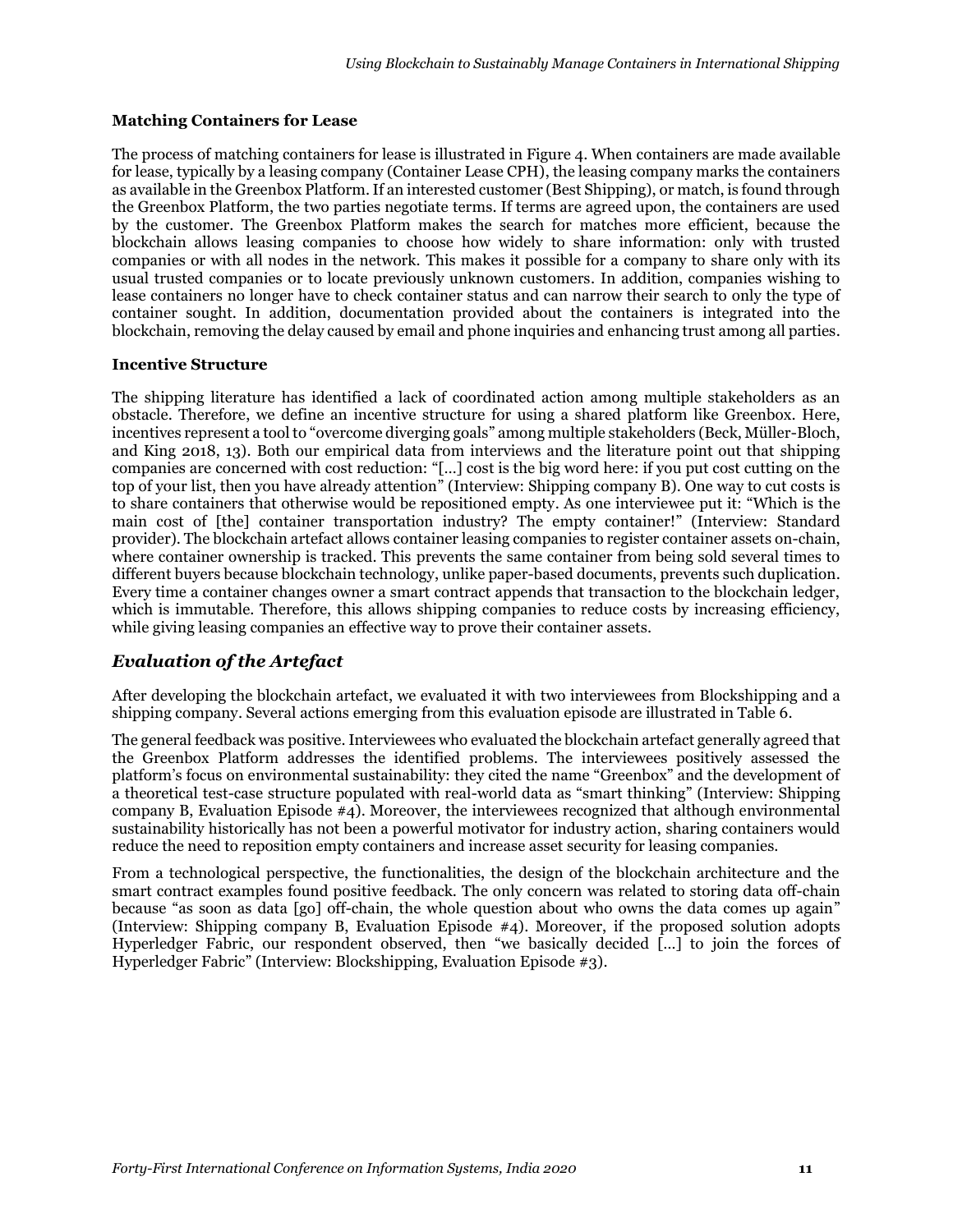| Evaluand                                                         | Blockshipping                                                                                                                             | Shipping company B                                                                                                                                                                                                  | <b>Actions</b>                                                                                                                                                                                                                                                                                           |
|------------------------------------------------------------------|-------------------------------------------------------------------------------------------------------------------------------------------|---------------------------------------------------------------------------------------------------------------------------------------------------------------------------------------------------------------------|----------------------------------------------------------------------------------------------------------------------------------------------------------------------------------------------------------------------------------------------------------------------------------------------------------|
| <b>Functional</b><br>requirements<br>and user<br>interface       | · Whitelisting preferred<br>over blacklisting<br>• Registering containers<br>requires bill of sale and<br>insurance<br>documentation      | • Whitelisting preferred<br>over blacklisting<br>$\bullet$ Container search<br>function should include<br>container type<br>· Allow "batch" option to<br>register, trade, supply<br>and book multiple<br>containers | • Replace blacklisting with<br>whitelisting<br>· Add container type as data<br>input<br>• Add batch functionality<br>• Add bill of sale and<br>insurance documentation<br>as data input                                                                                                                  |
| Non-<br>functional<br>requirements<br>and system<br>architecture | • Track CO2 emissions<br>on each container                                                                                                | location should be<br>private<br>• Information on a single<br>container's CO2<br>emissions should be<br>private, aggregated<br>number public                                                                        | • Information on container $\bullet$ Add immutable log to track<br>CO2 emissions on each<br>container, but only<br>aggregated number shall be<br>public<br>· Allow privacy for GPS<br>location of containers                                                                                             |
| <b>Smart</b><br>contract                                         | · Validated                                                                                                                               | · Validated                                                                                                                                                                                                         | • No actions required                                                                                                                                                                                                                                                                                    |
| <b>Process</b><br>mapping                                        | • Need more detail on<br>what container status<br>means                                                                                   | • Shipping companies<br>unlikely to act as<br>suppliers in as-is process<br>of container matching                                                                                                                   | $\bullet$ Add more details on<br>container status in the<br>process description<br>• Change supplier from a<br>shipping company to a<br>leasing company in<br>container matching process                                                                                                                 |
| <b>Incentive</b><br>structure                                    | • Market trending<br>towards 100%<br>containers owned by<br>leasing companies<br>• Public pressure for<br>environmental<br>sustainability | • Shipping companies<br>unwilling to use<br>containers with<br>competitors' logo<br>• Public pressure for<br>environmental<br>sustainability                                                                        | • Flag the logo as functional<br>requirement and in UI<br>$\bullet$ Create new incentive for<br>leasers based on potential<br>container market share<br>increase<br>$\bullet$ Create new incentive for<br>carbon emissions reduction<br>to the industry and add it as<br>a non-functional<br>requirement |

**Table 6. Evaluation of the Blockchain Artefact and Subsequent Actions**

# **Discussion of Empirical Findings**

## *Nascent Design Principle 1: Define Incentives*

*Explicitly define a structure of incentives for interorganizational and cross-industrial blockchain applications where stakeholders' interests are not necessarily aligned.*

When studying the application of IT in the shipping industry, Betz and Henningsson (2016) suggested further research on how to improve coordination on an inter-organizational level among different stakeholders. Simultaneously, studies on blockchain technologies in the shipping industry have identified "the need to move beyond looking at only one domain and one company" (Nærland et al. 2017, 13), and DSR scholars have discussed the importance of the researcher-client relationship (Iivari 2015). However, we have not found concrete research strategies in the literature on what expanding from a single-company to a multiple-actor approach, or a single-client to a multiple-client approach, requires from researchers. Thus, this research asked how blockchain can improve information flows on empty container repositioning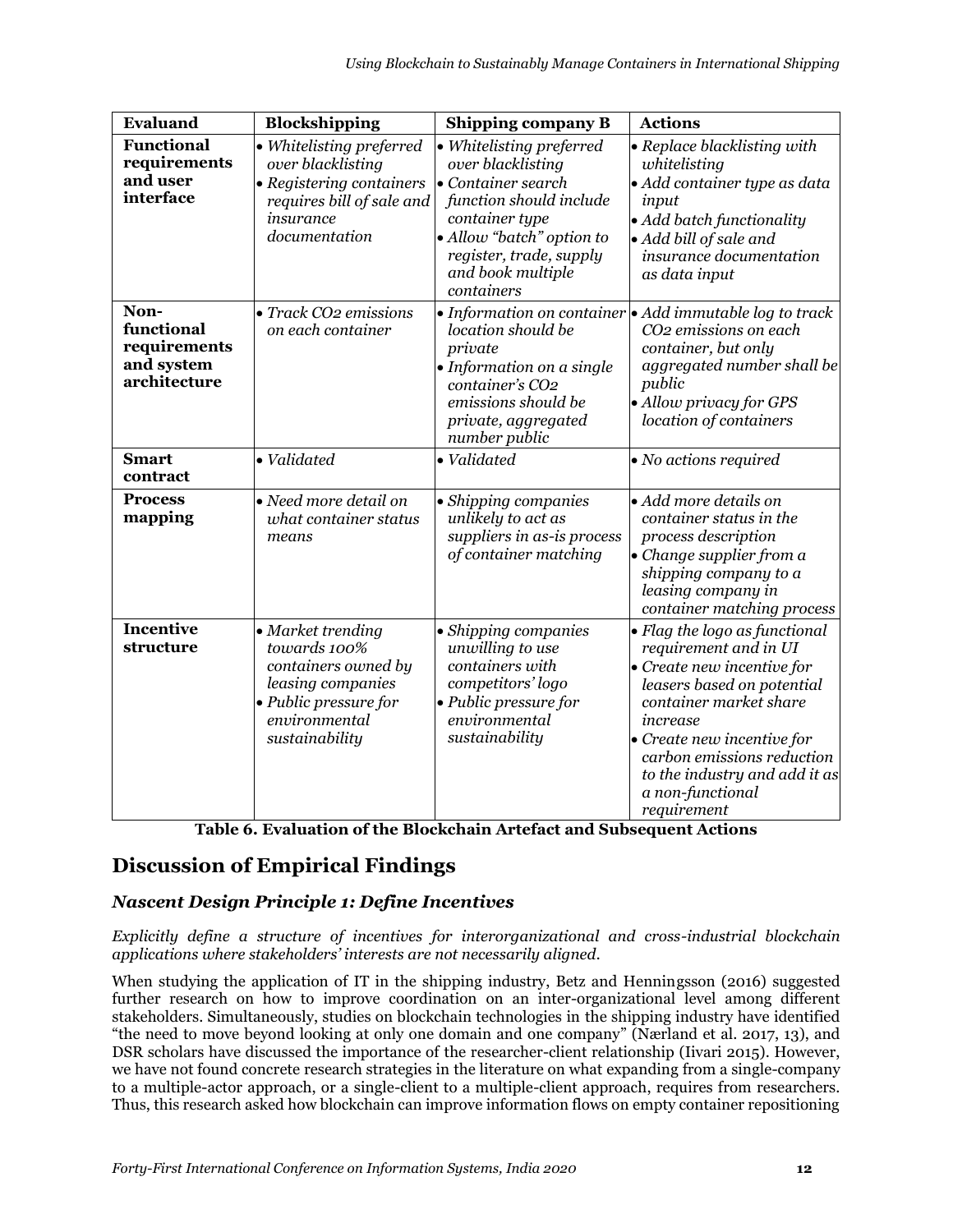at an inter-organizational level in the shipping industry and identified different interests and incentives at play that potentially can be addressed by the Greenbox Platform.

Our qualitative research found that an improvement in efficiency for one organization did not necessarily translate into an improvement for another. This was especially the case for the two main container-owning stakeholder groups, shipping companies and container leasing companies. Shipping companies, for whom repositioning empty containers is a major cost, were primarily interested in improvements in predicting container movements. Leasing companies, whose business model in part depends on shipping companies' inability to predict container movements, were less interested in improving shipping companies' operational efficiency, since increased efficiency and reduced repositioning could put their business model under pressure. Although this is a conflict, even under an improved system shipping companies would still rely on container leasing companies to provide flexibility and to reduce their total cost of container ownership. These different incentives in the market need to be considered and engineered into the Greenbox Platform. Such complexities and conflicting priorities are not uncommon when building blockchain solutions in other cross-industry and multiple-actor settings. Our findings lay the preliminary groundwork for a nascent design principle: that incentives must be defined in a way that accommodates the decentralized and multi-organizational environment in which many blockchain solutions take shape. Furthermore, it seems that future DSR studies of blockchain technologies in cross-industry settings will benefit from a more structured approach to developing incentives.

We recommend that future research develop a framework for identifying and mapping incentive mechanisms and structures that is generic enough to be used as a lens in many different industries. This may include looking into how incentives can be modeled and (if necessary) re-engineered in DSR as a grounding for autonomous incentive reconciliation mechanisms and related information systems research. A great deal has been written about blockchain and trust, but appropriate incentive structures are equally important for functioning autonomous blockchain-based markets.

#### *Nascent Design Principle 2: Address Environmental Sustainability*

#### *Consider environmental sustainability as a non-functional requirement in the development of a blockchain artefact.*

The repositioning of containers is not only an economically costly problem, but also raises the question of how sustainable and eco-efficient it is. Our study revealed that environmental sustainability is gaining importance in the container shipping industry, not only because of regulatory demands and related coercive pressure, but also because the public increasingly rejects fuel intensive global shipping operations if they can be avoided. In our research, we found that environmental focus is changing processes in the container shipping industry. Thus, it became imperative to address environmental sustainability in the artefact development, if the solution was to have relevance in the future. Therefore, we included environmental sustainability as a non-functional requirement for the engineering of the blockchain artefact.

The shipping industry is already seeking eco-friendlier ways to operate logistics using the latest technology (Gausdal, Czachorowski, and Solesvik 2018; Kocak 2015). Our research contributes to this goal as the Greenbox Platform can help reduce emissions and improve the environmental sustainability of international logistics and shipping. Our results do not quantify the Greenbox Platform's potential emission reduction, as this depends on adoption rate and on future design choices. Nonetheless, since empty container repositioning may involve as many as 26 million empty container moves annually (Song et al. 2005), even low adoption rates can potentially reduce empty repositioning by hundreds of thousands of moves. Our findings related to environmental focus are relevant to the industry in general, rather than specifically to blockchain solutions. This suggests that environmental sustainability should be considered not only in the development of blockchain artefacts, but should be a general requirement for DSR relating to information systems in shipping. However, our study only provides an initial indication, and more empirical work should be conducted in order to test this claim.

Based on our findings, we call for further research on the interplay between the demand for environmental sustainability and the development of new technologies. Our data indicate that the public increasingly demands environmental sustainability, but precisely how it can be achieved is still under-researched. We ask for further research in this area to determine factors influencing sustainability. One approach could be through the use of the PESTEL matrix in information systems research, where political, economic, social,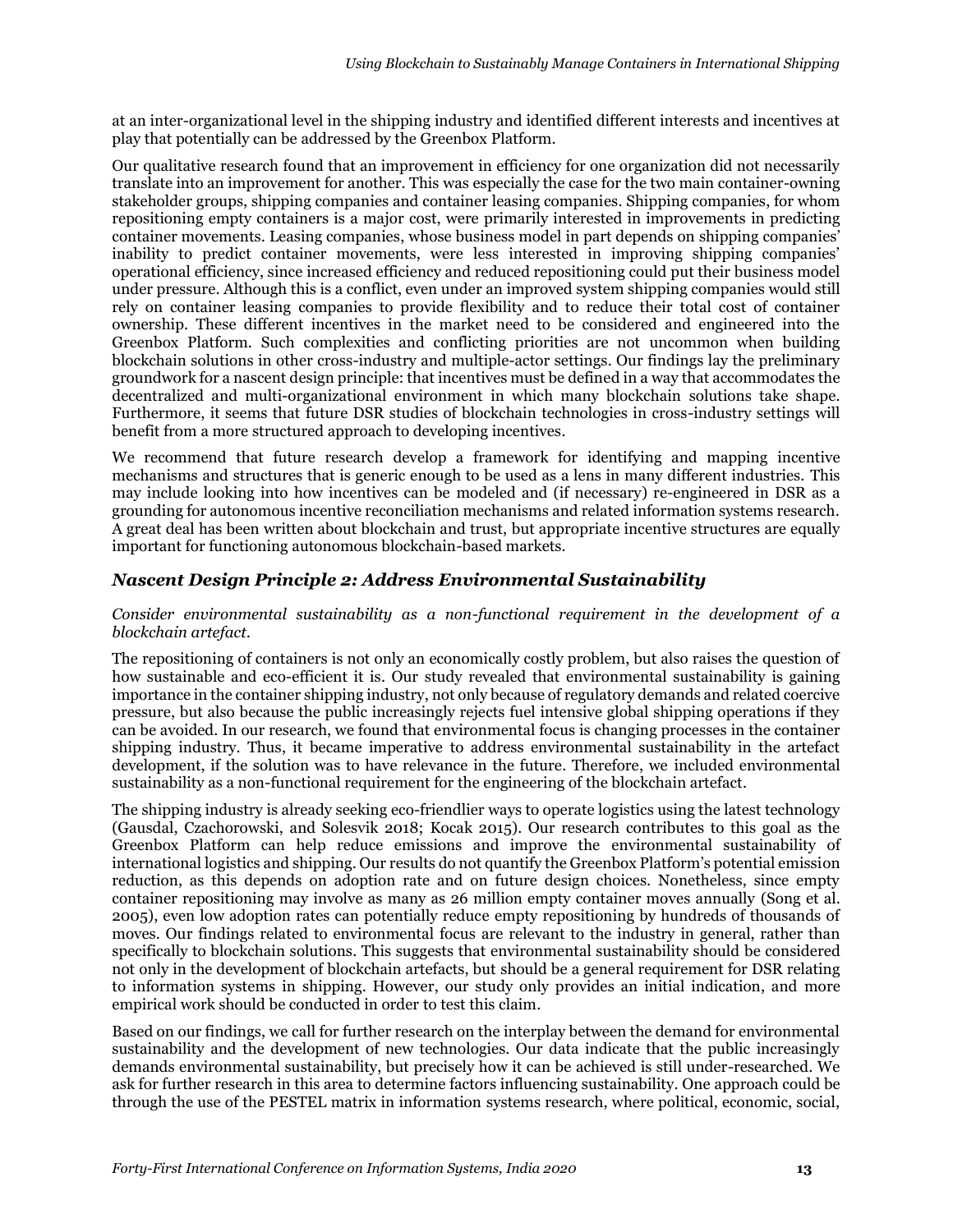technological, economic and legal dimensions are considered (Fruth and Teuteberg 2017). Fruth and Teuteberg (2017) offered an example of the application of PESTEL in the shipping industry to identify external influences in relation to digitalization. This research might provide a structured approach to including environmental sustainability in future studies and in other industries.

#### *Positioning the Solution Type*

According to Gregor and Hevner's (2013) DSR knowledge contribution framework, DSR research contributions are categorized based on the maturity of the application domain, which represents the maturity of the problem context and of the solution developed for that problem. We followed this framework in discussing the technology maturity and the context of the industry we focus on. We argue that our project represents an improvement, as "the goal of DSR in the improvement quadrant is to create better solutions in the form of more efficient and effective products, processes, services, technologies, or ideas" (Gregor and Hevner 2013, 346). This raises the question of how challenges presented by introducing a new technology to a conservative industry, such as the maritime shipping industry, can be researched to create better solutions. According to Gausdal, Czachorowski and Solesvik (2018), the conservative culture of the shipping industry might inhibit its adoption of blockchain, even though Greenbox Platform addresses the fundamental issue of trust by relocating trust from the industry to the technology. On the one hand, since these actors do not trust each other, they might embrace blockchain as a means of guaranteeing the integrity of transaction data. On the other hand, industry actors might be as reluctant to trust a new technology as they are to trust each other. However, other drivers such as cost reduction may help minimize this barrier, and interviewees did consider cost reduction a clear incentive for using the Greenbox Platform. In short, our findings paradoxically indicate that a strong conservatism coexists with a willingness to investigate new technical solutions. It would be interesting for further research to study the interplays and dynamics of innovating to understand how an otherwise very conservative industry is willing to take the lead in investigating cutting edge technologies and their application.

# **Conclusion**

In this research, we applied a theory-generating DSR approach to develop a blockchain-based artefact that improves processes in the shipping industry. In so doing, our work contributes to the research on blockchain technologies by applying blockchain beyond the cryptocurrency domain. We have been able to develop functional and non-functional requirements in our empirical coding process and we have identified diverging incentives and interests that need to be aligned in order to realize a blockchain-based platform for container management. Thus, we provide some nascent insights into the role of incentives and how they might be recognized and embedded in DSR when developing inter-organizational systems. Moreover, our research contributes to the shipping industry domain itself by explaining how digitalization can lead to process improvements, both in terms of efficiency and effectiveness, for different actors in the industry.

To answer our research question, we developed a blockchain artefact, called Greenbox Platform, that allows container owners in the shipping industry to register, trade, and share their containers. Greenbox Platform was proposed, developed, and evaluated as a solution to a set of problems identified in the industry: inefficient manual processes, lack of trust among actors, fragmented data, and need for more environmental focus. We developed a system architecture that satisfies the non-functional requirements uncovered by our research. We acknowledge two main limitations in this research study. First, even though we ideated, developed, and evaluated a blockchain artefact, our Greenbox Platform has not yet been implemented and adopted in the real world. In the context of this study, implementation and adoption should be understood as the platform being populated by users' data. When the platform is adopted in real-world contexts, new practical and theoretical insights may emerge, and we recommend further research based on those insights to improve the platform. Second, the empirical data gathered for this research might be subject to bias. It is possible that our project description led contacted organizations to point us towards interviewees with an interest in blockchain technology. While preexisting interest in and knowledge about blockchain technology in itself does not present a problem, some interviewees may have had an interest in promoting such technology, and interviewees with an undefined, or less positive, view of the technology may have been underrepresented. Despite this limitation, we consider this study as a valid starting point for further research in the application of blockchain in the shipping industry.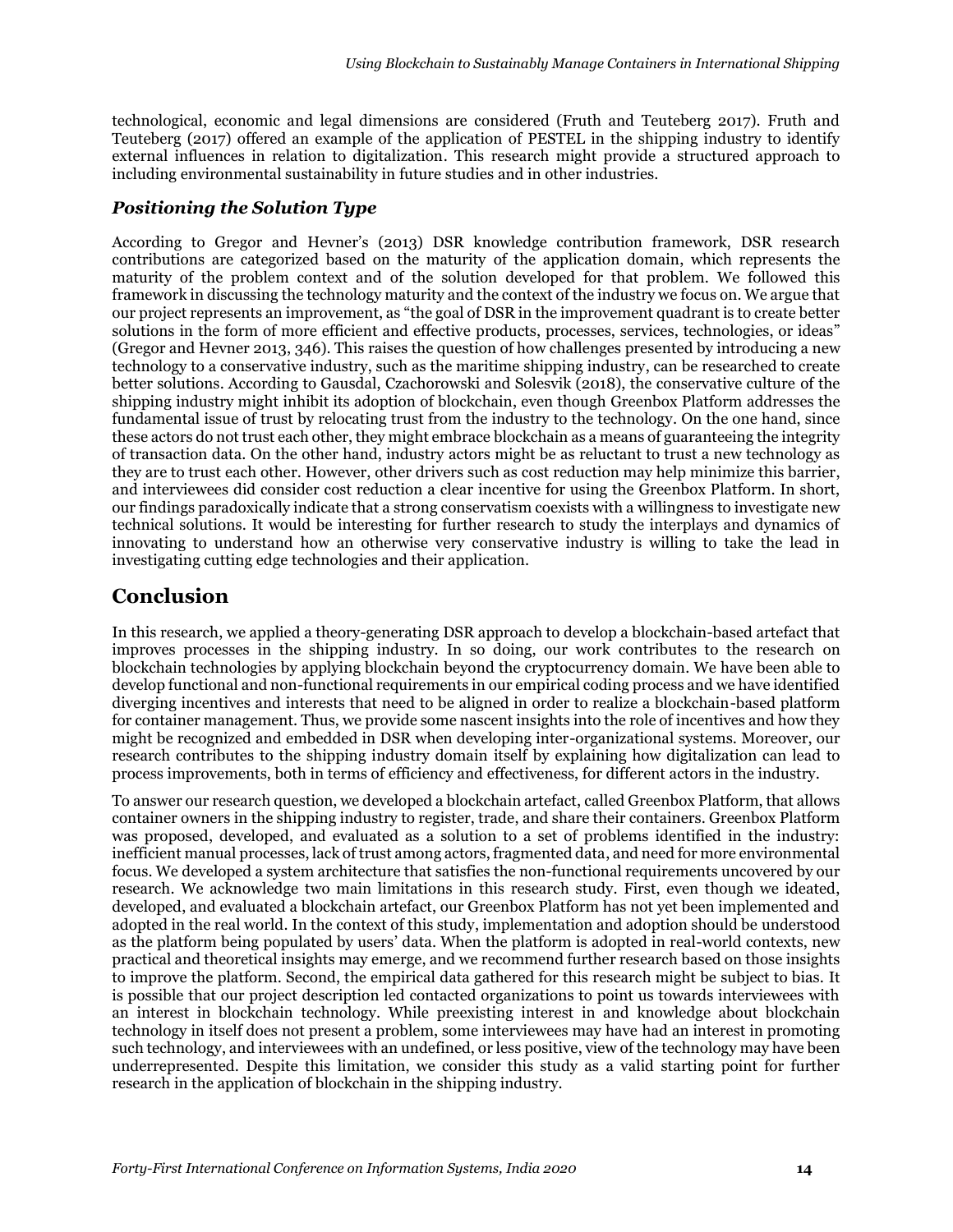Besides contributing to blockchain and shipping domain literature, we provide preliminary groundwork for two nascent design principles relevant to future applications of blockchain technology. First, we propose defining an explicit structure of incentives for cross-industry blockchain applications where stakeholders' interests are not necessarily aligned. This nascent design principle contributes to the theoretical framing of the research: It suggests that when developing a blockchain artefact for use by multiple organizations, improvements in efficiency and effectiveness are achieved by incentivizing the actors involved to coordinate their actions. We recommend that the DSR methodology develop and incorporate methods for defining incentives, especially when developing artefacts for more than one organization.

Finally, we recommend that environmental sustainability be considered a non-functional requirement in the development of blockchain artefacts—that sustainability be incorporated into the architecture of such artefacts. Extant literature in the shipping industry highlights the need for industry actors to pursue ecofriendly goals. This, combined with the increasing societal pressure for "greener" policies confirmed empirically in this research, leads us to propose including environmental sustainability as a nascent design principle. Environmental sustainability will continue to gain importance, which will only increase the need for more and smarter solutions.

# **References**

- Andersen, J. V., Ingram Bogusz, C. 2019. "Self-Organising in Blockchain Infrastructures: Generativity through Shifting Objectives and Forking," *Journal of the Association for Information Systems* (20:9), 247-265.
- Androulaki, E., Manevich, Y., Muralidharan, S., Murthy, C., Nguyen, B., Sethi, M., Singh, G. 2018. "Hyperledger Fabric: A Distributed Operating System for Permissioned Blockchains," in *Proceedings of the Thirteenth EuroSys Conference on Computer Systems - EuroSys'18*, 1–15. Porto.
- Beck, R. 2018. "Beyond Bitcoin: The Rise of Blockchain World," *Computer* (51:2), pp. 54-58.
- Beck, R., Avital, M., Rossi, M., Thatcher, J. B. 2017. "Blockchain Technology in Business and Information Systems Research," *Business & Information Systems Engineering* (59:6), pp. 381-384.
- Beck, R., Müller-Bloch, C. 2017. "Blockchain as Radical Innovation: A Framework for Engaging with Distributed Ledgers," in *Proceedings of the 50th Hawaii International Conference on System Sciences*. Waikoloa Village.
- Beck, R., Müller-Bloch, C., King, J. L. 2018. "Governance in the Blockchain Economy: A Framework and Research Agenda," *Journal of the Association for Information Systems* (19:10) 1020–1034.
- Beck, R., Weber, S., Gregory, R. W. 2013. "Theory-Generating Design Science Research," *Information Systems Frontiers* (15:4), pp 637-651.
- Betz, M., Henningsson, S. 2016. "An Approach for Assessing the Benefits of IT Investments in Global Supply Chains," in *Proceedings of the 24th European Conference on Information Systems* Istanbul, Turkey.
- Czachorowski, K., Solesvik, M., Kondratenko, Y. 2019. "The Application of Blockchain Technology in the Maritime Industry," in *Green IT Engineering: Social, Business and Industrial Applications*, pp. 561- 577. Cham: Springer.
- Eklund, P. W., & Beck, R. 2019. "Factors that Impact Blockchain Scalability," in *Proceedings of the 11th International Conference on Management of Digital EcoSystems* (pp. 126-133).
- Feibert, D. C., Hansen, M. S., Jacobsen, P. 2017. "An Integrated Process and Digitalization Perspective on the Shipping Supply Chain - A Literature Review," in *2017 IEEE International Conference on Industrial Engineering and Engineering Management* (IEEM), pp. 1352-1356.
- Fruth, M., Teuteberg, F. 2017. "Digitization in Maritime Logistics—What Is There and What Is Missing?," *Cogent Business & Management* (4:1), 1411066.
- Gausdal, A. H., Czachorowski, K. V., Solesvik, M. Z. 2018. "Applying Blockchain Technology: Evidence from Norwegian Companies," *Sustainability* (10:6), pp. 1-16.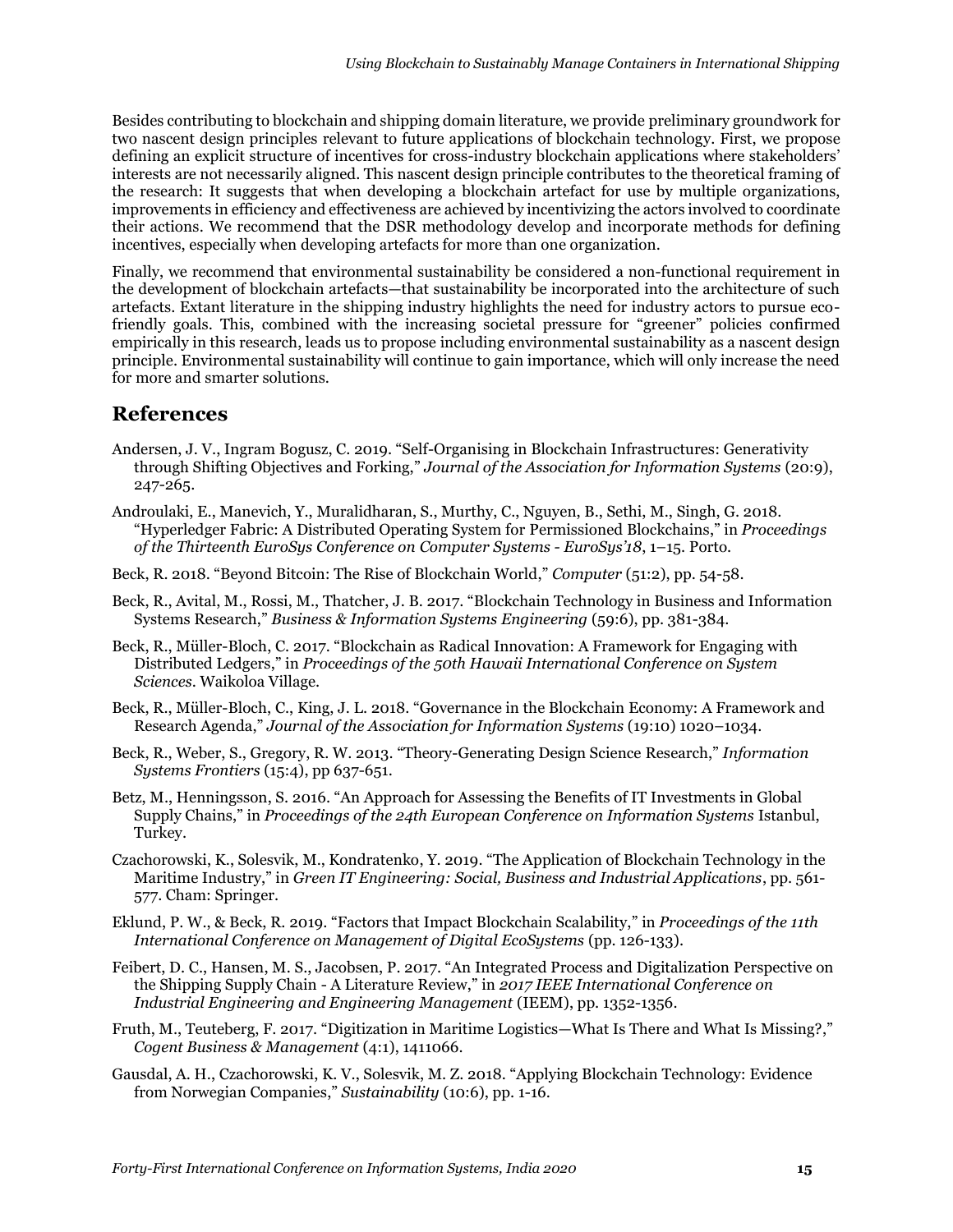- Glaser, F. 2017. "Pervasive Decentralisation of Digital Infrastructures: A Framework for Blockchain Enabled System and Use Case Analysis," in *Proceedings of the 50th Hawaii International Conference on System Sciences*, Waikoloa Village, Hawaii.
- Gorenflo, C., Lee, S., Golab, L., Keshav, S. 2019. "FastFabric: Scaling Hyperledger Fabric to 20,000 Transactions per Second," *ArXiv*:1901.00910 [Cs].
- Gregor, S., Hevner, A. 2013. "Positioning and Presenting Design Science Research for Maximum Impact," *MIS Quarterly* (37:2), pp. 337-355.
- Güven-Koçak, S. 2015. "Maritime Informatics Framework and Literature Survey EcosystemPerspective," in *Proceedings of the 21st Americas Conference on Information Systems*. Puerto Rico.
- Haraldson, S. 2015. "Digitalization of Sea Transports Enabling Sustainable Multi-Modal Transports," in *Proceedings of the 21st Americas Conference on Information Systems*. Puerto Rico.
- Heilig, L., Voss, S. 2017. "Status Quo and Innovative Approaches for Maritime Logistics in the Age of Digitalization: A Guest Editors' Introduction," *Information Technology and Management* (18:3), pp. 175-177.
- Hevner, A. R., March, S. T., Park, J., & Ram, S. 2004. "Design Science in Information Systems Research," *MIS Quarterly* (28:1), pp. 75-105.
- Iivari, J. 2015. "Distinguishing and Contrasting Two Strategies for Design Science Research," *European Journal of Information Systems* (24:1), pp. 107–115.
- Jensen, T-, Bjørn-Andersen, N., Vatrapu, R. 2014. "Avocados Crossing Borders: The Missing Common Information Infrastructure for International Trade," in *Proceedings of the 5th ACM International Conference on Collaboration across Boundaries: Culture, Distance & Technology* - CABS '14, pp. 15– 24. Kyoto.
- Korpela, K., Hallikas, J., Dahlberg, T. 2017. "Digital Supply Chain Transformation toward Blockchain Integration," in *Proceedings of the 50th Hawaii International Conference on System Sciences*, Waikoloa Village, Hawaii.
- Kuechler, W., Vaishnavi, V. 2008. "On Theory Development in Design Science Research: Anatomy of a Research Project," *European Journal of Information Systems* (17:5), pp. 489-504.
- Kuechler, W., Vaishnavi, V. 2012. "A Framework for Theory Development in Design Science Research: Multiple Perspectives," *Journal of the Association of Information Systems* (13:6), pp. 395–423.
- Mongelluzzo, B. 2004. "Thinking inside the box", *The Journal of Commerce* (5:2), pp. 10-12.
- Midoro, R., Musso, E., Parola, F. 2005. "Maritime Liner Shipping and the Stevedoring Industry: Market Structure and Competition Strategies," *Maritime Policy & Management* (32 :2), pp. 89-106.
- Nærland, K., Müller-Bloch, C., Beck, R., Palmund, S. 2017. "Blockchain to Rule the Waves Nascent Design Principles for Reducing Risk and Uncertainty in Decentralized Environments," in *Proceedings of the 38th International Conference on Information Systems* (ICIS), Soul, South Korea.
- Nakamoto, S. 2008. "Bitcoin: A Peer-to-Peer Electronic Cash System," http://www.bitcoin.org/bitcoin.pdf
- Notteboom, T. E. 2004. "Container Shipping and Ports: An Overview," *Review of Network Economics* (3:2), pp. 86-106.
- Pedersen, A. B., Risius, M., Beck, R. 2019. "A Ten-Step Decision Path to Determine When to Use Blockchain Technologies," *MIS Quarterly Executive* (18:2), pp. 99-115.
- Peters, G. W., Panayi, E. 2015. "Understanding Modern Banking Ledgers through Blockchain Technologies: Future of Transaction Processing and Smart Contracts on the Internet of Money," ArXiv:1511.05740 [Cs].